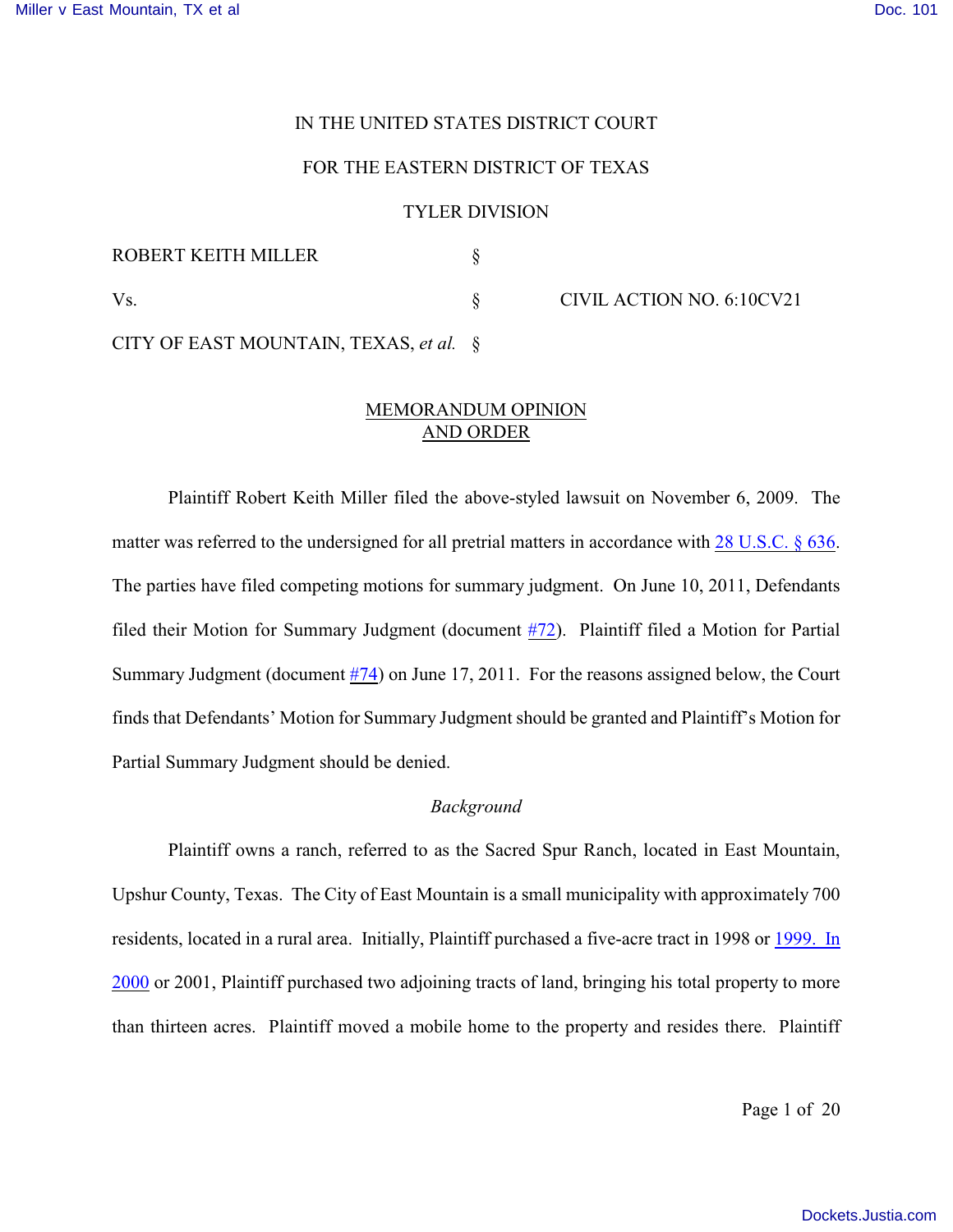dismantled and moved a 3,500 to 4,000 square foot feed store building from Gladewater to the property. Plaintiff used it as a western museum called the Green Frog Dance Hall. He also constructed a rodeo arena, known as the Buzzard Breath Arena. Beginning in 2002, Plaintiff started hosting live music concerts and barrel races on the property. An original rodeo barn from the Gladewater Rodeo was acquired and moved to the property. The next addition was a restaurant known as the Cowhide Café. The original restaurant had a capacity of 20 to 25 patrons, but it was expanded to hold 65 to 85 patrons. Barrel races were conducted from 2002 to 2006. Finally, Plaintiff renovated a horse barn on the property in 2005 and converted it into a 5700 square foot dance call known as Tivio's Ballroom. Tivio's Ballroom was used for events such as wedding parties, Christmas parties and live music. Plaintiff contends that he spent in excess of \$250,000 on construction, maintenance, expansion and rehabilitation of the property.

During these early years of the operation of Plaintiff's business, Plaintiff filed two voluntary consumer debt bankruptcy petitions under Chapter 13 of the Bankruptcy Code; first on December 30, 2003, and then on October 12, 2005. Both petitions were dismissed for failure to make payments to the Trustee in accordance with the confirmed Chapter 13 Plan.<sup>1</sup>

On December 8, 2006, one of Plaintiff's neighbors, Jesse Loffer, spoke at the City Council meeting and complained about the live music noise coming from the Sacred Spur Ranch on Friday and Saturday nights. At the February 12, 2007 City Council meeting, Plaintiff addressed the council, explained his business and expressed his desire to avoid being disruptive to his neighbors. He stated that he was opposed to the adoption of a noise ordinance. Loffer also addressed the City Council,

<sup>&</sup>lt;sup>1</sup>The 2003 bankruptcy petition was dismissed on September 15, 2005, and the 2005 bankruptcy petition was dismissed on April 11, 2007.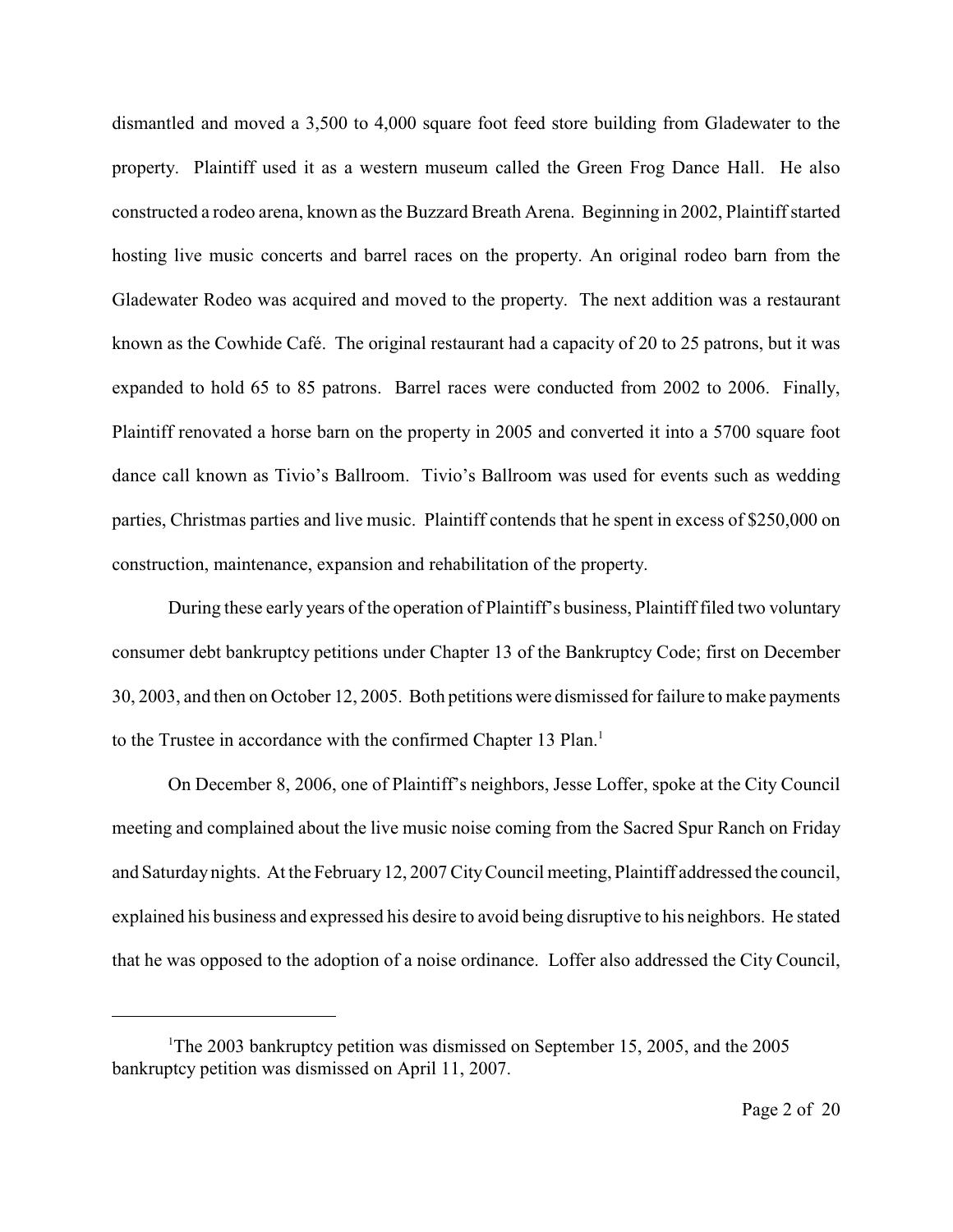complained about the noise coming from Plaintiff's property and stated his support for a noise ordinance. During this same time period, Loffer contacted the police department on multiple occasions to complain about the noise coming from Plaintiff's property. Jason Redding was the police chief at that time. In response to Loffer's complaints, Redding went out to Plaintiff's property and asked Plaintiff to turn down the music. According to Plaintiff, the complaints escalated at the end of 2006 and into 2007.

The noise ordinance issue was again discussed at the next City Council meeting conducted on March 12, 2007. Loffer and another neighbor, Bret Freeman, complained about the music coming from the Sacred Spur ranch on the weekends. After discussing the proposed ordinance and its fines, the City Council adopted a revised noise ordinance. A previous noise ordinance addressing sound amplification systems in vehicles<sup>2</sup> was revised to include the following language:

# **II. Additional Prohibited Noises**

- (a) It is unlawful to make, continue, or cause to be made or continued any loud or raucous noise which:
	- (1) Is offensive to persons in the vicinity thereof;
	- (2) Substantially impairs the peaceable enjoyment of public or private property; or
	- (3) Causes material distress, discomfort, or injury to persons of ordinary sensibilities in the area.
- (b) The following acts, among others, are loud and raucous noises, and are unlawful:
	- (1) The playing of any radio, stereo, phonograph, musical instrument, or

<sup>&</sup>lt;sup>2</sup>City Ordinance  $\#132$ , titled "Sound Amplification Systems in Vehicle," was passed and approved on October 11, 2004. The ordinance addressed only persons operating or occupying a motor vehicle who played, used or operated sound amplification systems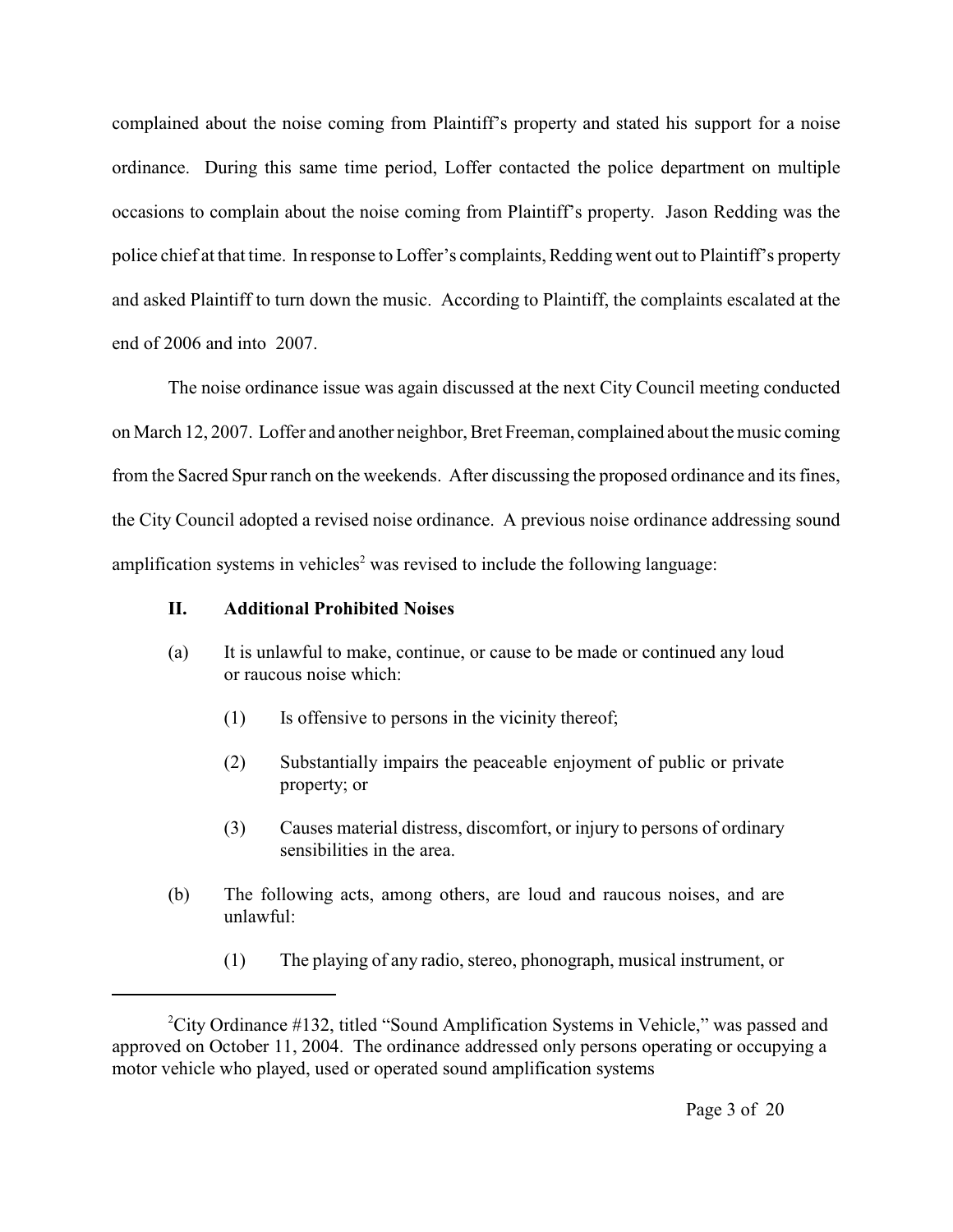similar device in such manner or with such volume so as to offend persons in the vicinity;

- (2) The discharge into open air of the exhaust of any steam or internal combustion engine, whether moveable or stationary, except through a muffler or other device which will effectively prevent the emission of offensive noises therefrom;
- (3) The erection, excavation, demolition, alteration or repair of any building or structure in or adjacent to a residential area or hotel between the hours of 9:00 p.m. and 8:00 a.m. on weekdays and between 10:00 p.m. and 8:00 a.m. on weekends after receiving a complaint and warning to stop the noisy activity, except in situations involving the interests of public safety, official government business, or the protection of the subject property.
- (4) The creation of any noise in a public place adjacent to a church, school, cemetery, court of law, or other public building which, by its nature, is reasonably calculated to disrupt, interfere with, or disturb the proceedings conducted therein;
- (5) The outdoor use of a drum, musical instrument, mechanical loud speaker, or other sound amplification for the purpose of attracting attention by the creation of noise to any performance, show, sales event, or display of merchandise so as to attract customers to any place of business;
- (6) The outdoor use of a mechanical loudspeaker, calliope, mechanically operated piano, organ, musical instrument or other sound amplification or broadcasting equipment, whether stationary or mobile, emitting sound capable of being heard so as to offend persons in the vicinity;
- (7) The demolition, repair, or alteration of a motor vehicle or part thereof in connection with which there is produced any noise which is offensive to inhabitants in the vicinity or which substantially impairs the use of enjoyment of adjacent property.
- (8) The use or operation of any device that is equipped on any motor vehicle, designed to aid in the braking, decompression, or deceleration which results in the excessive, loud, unusual or explosive noise from such vehicle.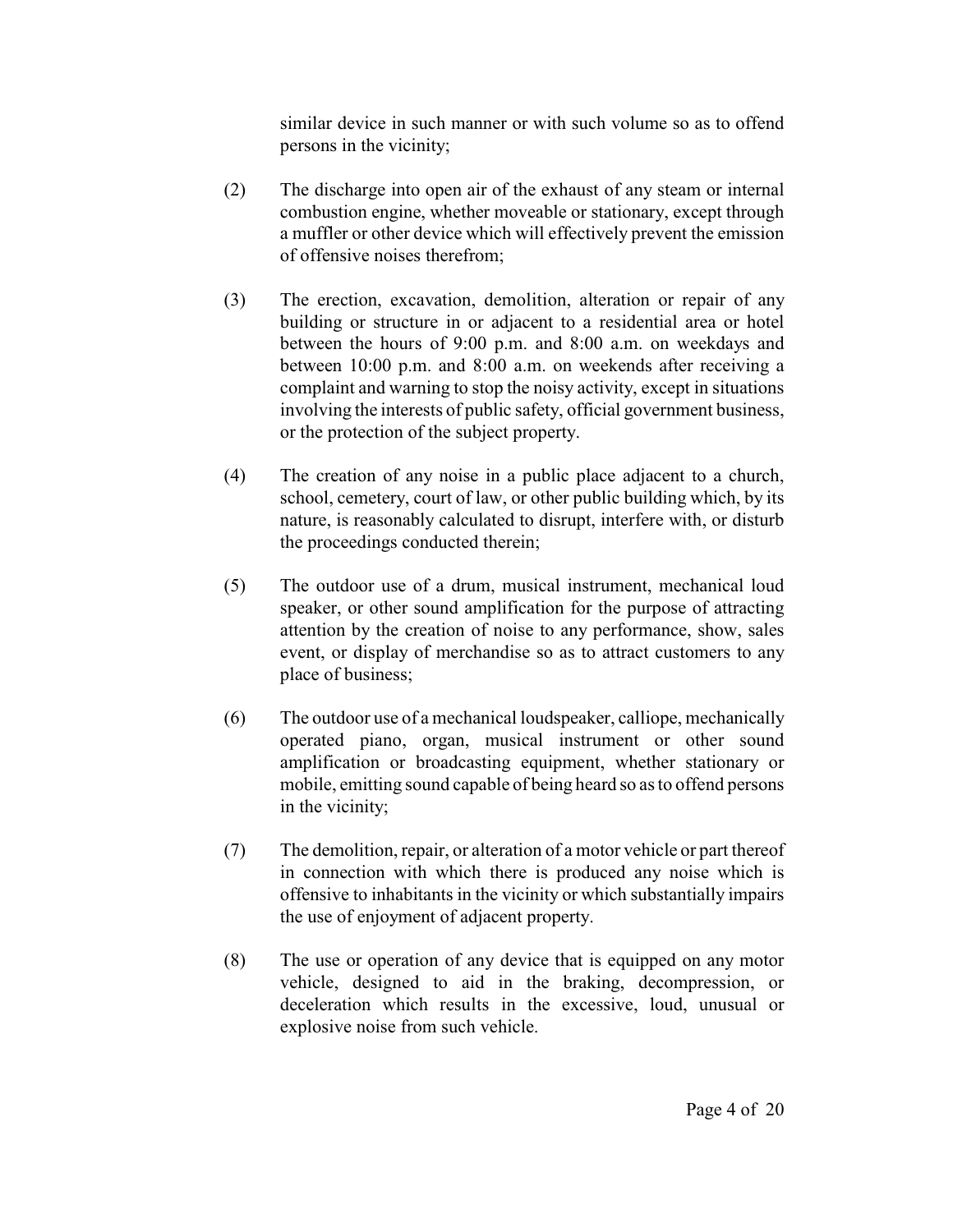- (c) *Exceptions.* This section shall not apply to:
	- (1) An official of federal, state, or local government or to members of the United States armed forces engaged in the performance of official duties; or
	- (2) Persons engaged in the present performance or rendition of emergency services;
	- (3) Special events conducted with a special event permit authorized by the city;
	- (4) Public parades duly permitted;
	- (5) The use of outdoor sound amplification for outdoor public speeches, ceremonies, political assemblages or paging purposes conducted at a fixed location at least 50 feet from a residential district and the sound was not audible beyond the property line of the premises on which it was located;
	- (6) The use of sound amplification, intercom, or paging devices within the interior of a church, school, auditorium, convention center, government building or similar public meeting place.

# **Sanctions**

(a) Any person, firm, corporation, or agent who shall violate, or cause to be violated, any provision of this section shall be cited and may avoid further prosecution by paying the sum of \$200.00 dollars as a civil penalty, including court costs, within ten calendar days after the issuance of the citation at the City of East Mountain business offices.

At subsequent City Council meetings on May 14, 2007 and June 11, 2007, the scope of

special permits was discussed. At the June 11, 2007 meeting, the City Council voted to limit special

permits to two special permits per year and to have special permits expire at 1:00 a.m. <sup>3</sup>

After the noise ordinance was amended to include outdoor music, the City of East Mountain

<sup>&</sup>lt;sup>3</sup>On July 13, 2009, the City Council voted to amend the expiration of special permits to  $12:00$  a.m. instead of  $1:00$  a.m.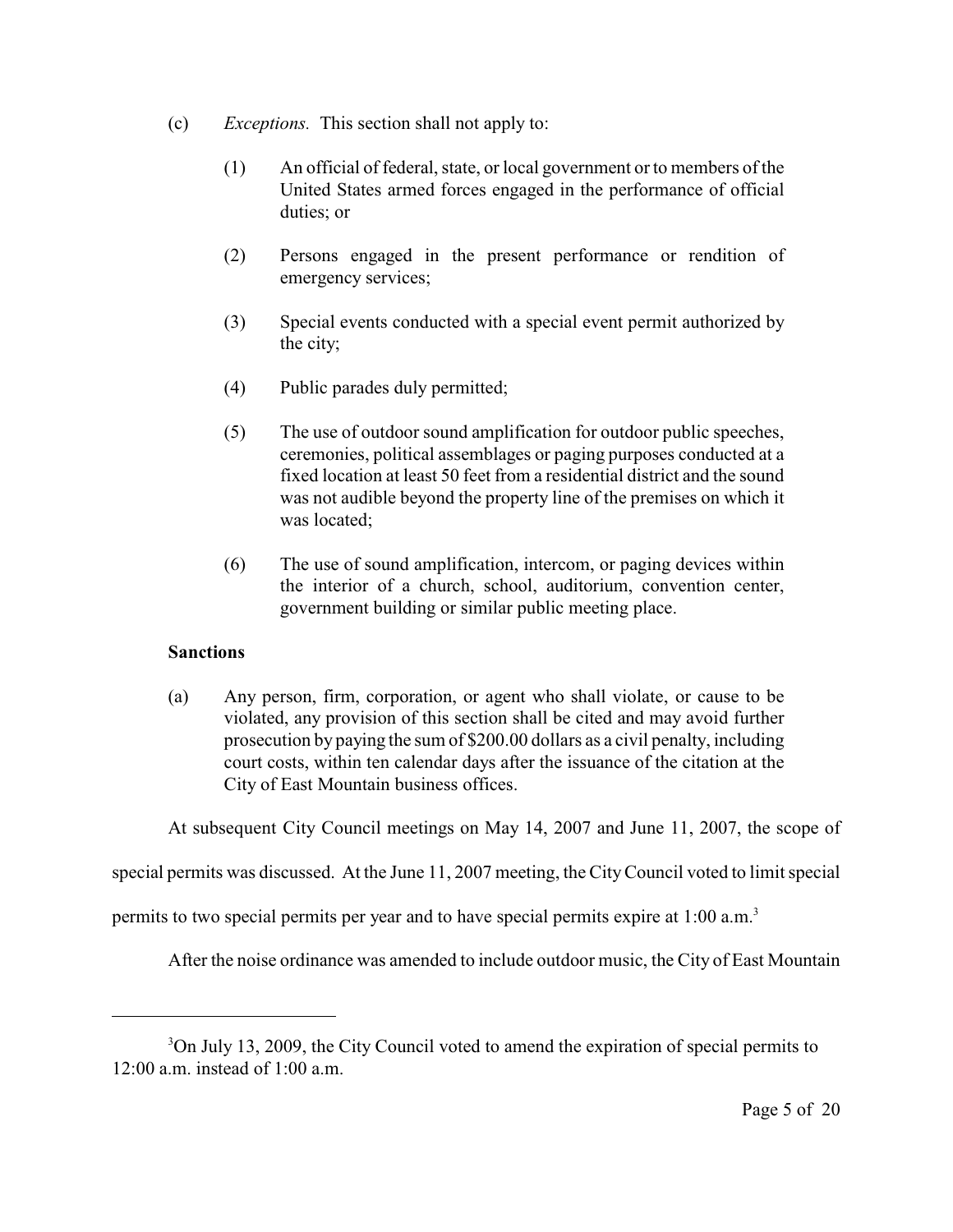police department continued to receive phone calls complaining about noise coming from the Sacred Spur Ranch. Most of the complaints were resolved by asking Plaintiff to turn down the music. Only two citations were issued to Plaintiff for violating the noise ordinance. The first citation was issued on May 9, 2008 and Plaintiff was found guilty following a trial in Municipal Court. The second citation was issued on December 5, 2008, and Plaintiff pleaded no contest.

The only specific police officer Plaintiff complains about is Jeff Pearson. Jeff Pearson took over as the police chief after Jason Redding resigned. Plaintiff alleges that Chief Pearson harassed him by coming into the restaurant to inspect the liquor, by checking the license plates of his patrons and by interrupting a wedding reception in December of 2007. Plaintiff alleges that Chief Pearson acted at the instruction of the mayor, Ronnie Hill. Plaintiff further alleges that his revenues decreased substantially beginning in 2007 because of Defendants' actions.

On February 18, 2009, Plaintiff filed a voluntary Chapter 11 small business debtor bankruptcy petition. Confirmation was not achieved by the confirmation deadline and the case was dismissed on January 20, 2010. Plaintiff then filed this lawsuit on January 29, 2010, seeking relief pursuant to [42 U.S.C. § 1983](http://www.westlaw.com/find/default.wl?rs=CLWP3.0&vr=2.0&cite=42+USCA+s+1983). Plaintiff alleges that his constitutional rights have been violated by the selective enforcement and enactment of the noise ordinance, resulting in the deprivation of his property rights without due process of law. Further, Plaintiff alleges that his business has been singled out for criminal prosecution and that the ordinance is unconstitutionally vague.

Plaintiff filed another voluntary Chapter 11 small business debtor bankruptcy petition on March 5, 2010. The above-styled lawsuit was temporarily stayed after the bankruptcy petition was filed. The bankruptcy proceeding was dismissed on May 24, 2010, following an agreement between Plaintiff and the United States Trustee. The stay of the present case was lifted on July 6, 2010. All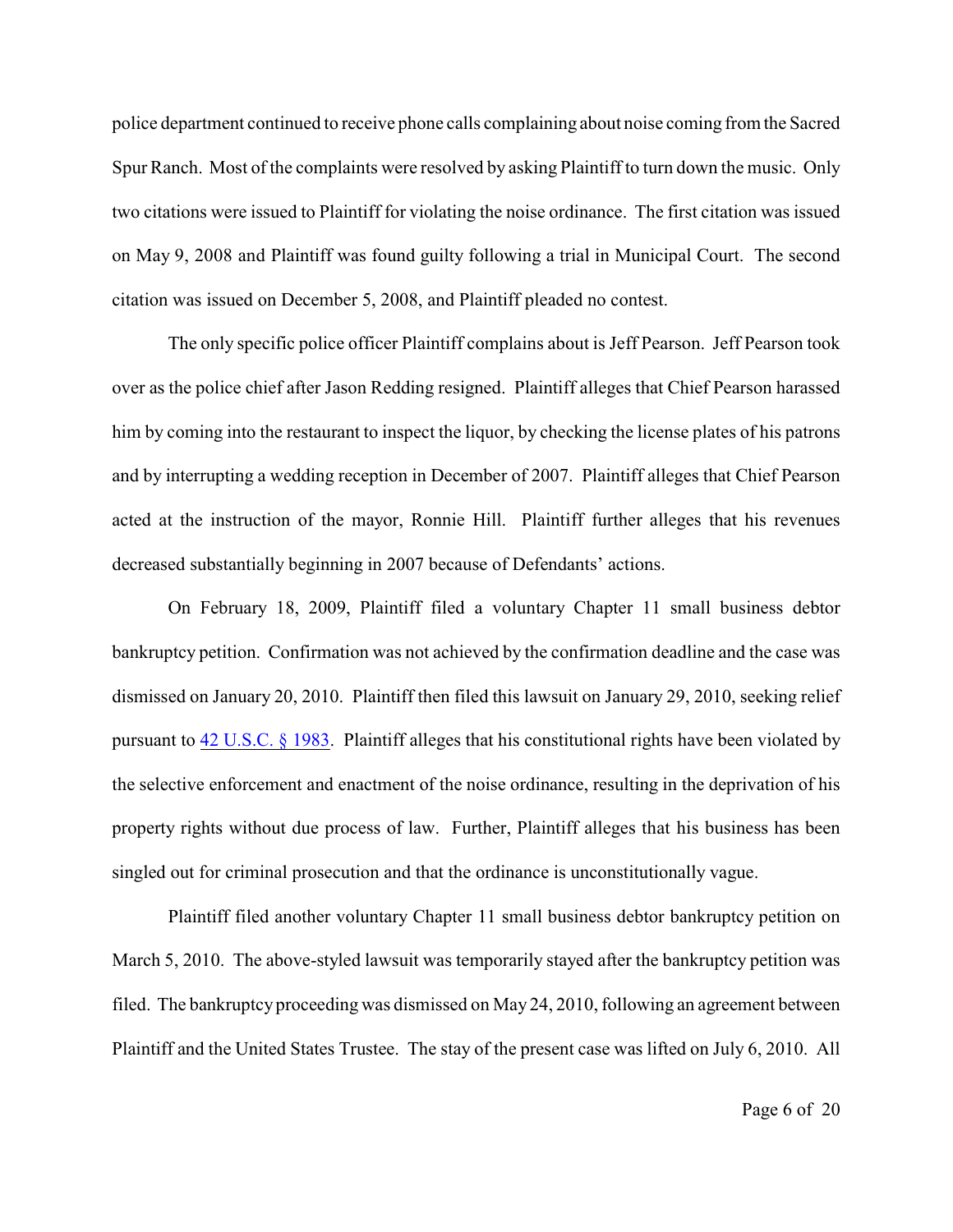operations ceased at the Sacred Spur Ranch in December of 2010.

On June 10, 2011, Defendants City of East Mountain, Ronnie Hill and Jeff Pearson filed a Motion for Summary Judgment. Defendants assert that they are entitled to judgment on Plaintiff's selective enforcement, unconstitutional taking and due process claims, and that the ordinance is not unconstitutionally vague. Further, Defendants contend that Plaintiff has not suffered damages resulting from their actions. Finally, Defendants Hill and Pearson assert that they are entitled to qualified immunity. On June 17, 2011, Plaintiff filed his Motion for Partial Summary Judgment. Plaintiff seeks a partial summary judgment finding that the noise ordinance is unconstitutional.

## *Summary Judgment Standard*

Rule 56(a) of the FED. R. CIV. P. provides that the Court may only grant a motion for summary judgment when there is no genuine issue of material fact and the moving party is entitled to summary judgment as a matter of law. The party seeking summary judgment always bears the initial responsibility of informing the district court of the basis for its motion and identifying those portions of pleadings, depositions, answers to interrogatories, and admissions on file, together with the affidavits, if any, which it believes demonstrate the absence of a genuine issue of material fact. *Celotex Corp. v. Catrett*[, 477 U.S. 317, 325, 106 S.Ct. 2548, 2553 \(1986\)](http://www.westlaw.com/find/default.wl?rs=CLWP3.0&vr=2.0&cite=477+U.S.+317). The moving party, however, "need not negate the elements of the nonmovant's case." *[Little v. Liquid Air Corp](http://www.westlaw.com/find/default.wl?rs=CLWP3.0&vr=2.0&cite=37+F.3d+1069)*., 37 F.3d 1069, 1075 ( $5<sup>th</sup>$  Cir. 1994) (en banc). The movant's burden is only to point out the absence of evidence supporting the nonmoving party's case. *Stults v. Conoco, Inc.*, 76 F.3d 651, 655 (5<sup>th</sup> Cir. [1996\)](http://www.westlaw.com/find/default.wl?rs=CLWP3.0&vr=2.0&cite=76+F.3d+651). Once the moving party makes a properly supported motion for summary judgment, the nonmoving party must look beyond the pleadings and designate specific facts in the record showing that there is a genuine issue for trial. *[Id.](http://www.westlaw.com/find/default.wl?rs=CLWP3.0&vr=2.0&cite=76+F.3d+651)* Neither "conclusory allegations" nor "unsubstantiated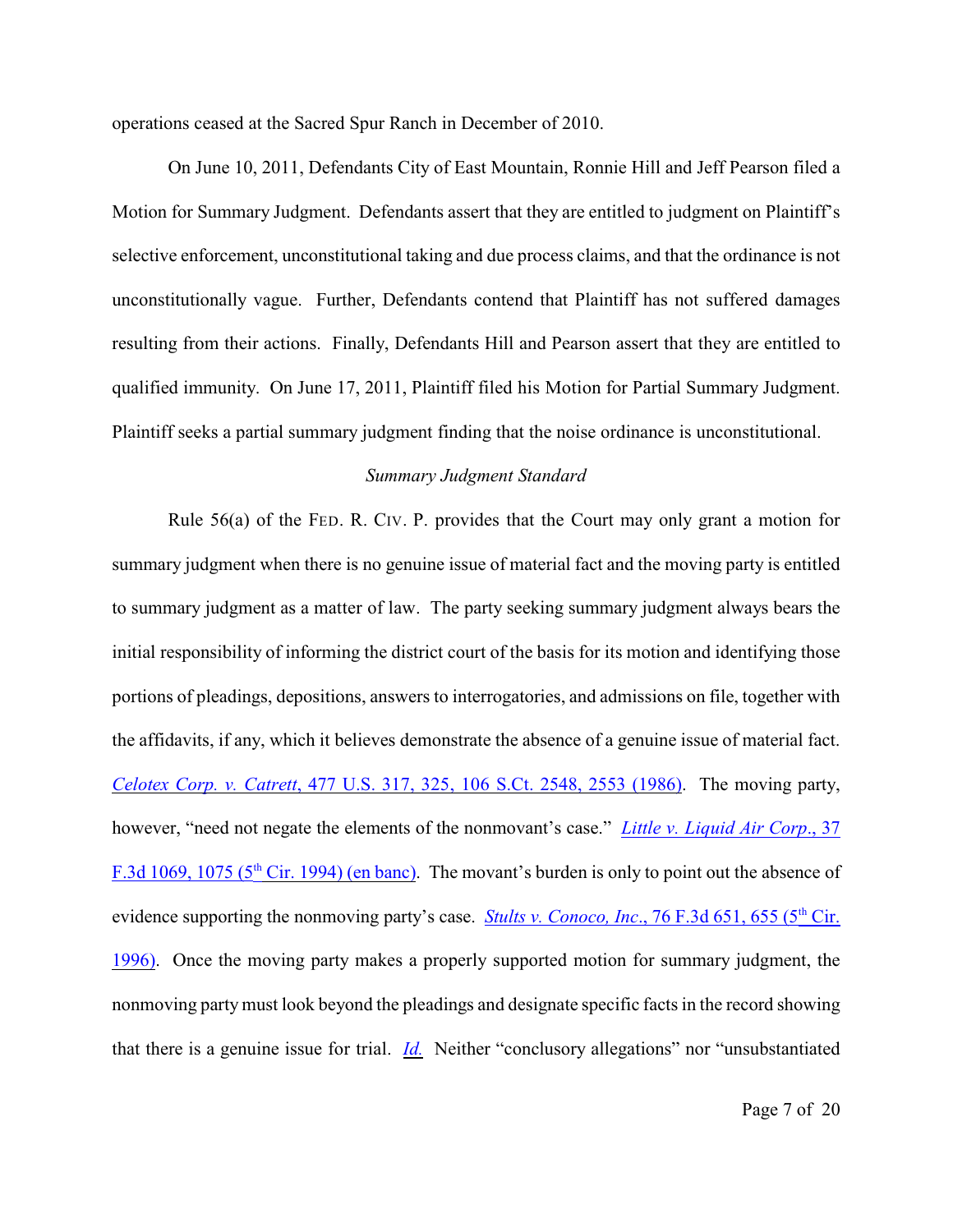assertions" will satisfy the nonmovant's burden. *[Id.](http://www.westlaw.com/find/default.wl?rs=CLWP3.0&vr=2.0&cite=76+F.3d+651)*

Summary judgment is inappropriate if the evidence before the court, viewed as a whole, could lead to different factual findings and conclusions. *Honore v. Douglas*[, 833 F.2d 565 \(5th Cir.](http://www.westlaw.com/find/default.wl?rs=CLWP3.0&vr=2.0&cite=833+F.2d+565) [1987\)](http://www.westlaw.com/find/default.wl?rs=CLWP3.0&vr=2.0&cite=833+F.2d+565). The district court must look to the full record, including the pleadings, affidavits, and depositions. *Williams v. Adams*[, 836 F.2d 958, 961 \(5th Cir. 1988\)](http://www.westlaw.com/find/default.wl?rs=CLWP3.0&vr=2.0&cite=836+F.2d+958). Under this standard, fact questions are considered with deference to the nonmovant. *[Reid v. State Farm Mutual Automobile](http://www.westlaw.com/find/default.wl?rs=CLWP3.0&vr=2.0&cite=784+F.2d+577) Insurance Co., [784 F.2d 577, 578 \(5th Cir.1986\)](http://www.westlaw.com/find/default.wl?rs=CLWP3.0&vr=2.0&cite=784+F.2d+577).* The evidence of the nonmovant is to be believed and all justifiable inferences are to be drawn in his favor. *[Anderson v. Liberty Lobby](http://www.westlaw.com/find/default.wl?rs=CLWP3.0&vr=2.0&cite=477+U.S.+242)*, 477 U.S. 242, [255, 106 S.Ct. 2505, 2513 \(1986\)](http://www.westlaw.com/find/default.wl?rs=CLWP3.0&vr=2.0&cite=477+U.S.+242). The Court resolves factual controversies for purposes of summary judgment in favor of the nonmoving party, but only when there is an actual controversy, that is, when both parties have submitted evidence of contradictory facts. *[Little v. Liquid Air Corp](http://www.westlaw.com/find/default.wl?rs=CLWP3.0&vr=2.0&cite=37+F.3d+1075)*., [37 F.3d at 1075](http://www.westlaw.com/find/default.wl?rs=CLWP3.0&vr=2.0&cite=37+F.3d+1075). The Court does not, however, in the absence of any proof, assume that the nonmoving party could or would prove the necessary facts. *[Wallace v. Texas Tech University](http://www.westlaw.com/find/default.wl?rs=CLWP3.0&vr=2.0&cite=80+F.3d+1042)*, 80 [F.3d 1042, 1048 \(5th Cir. 1996\)](http://www.westlaw.com/find/default.wl?rs=CLWP3.0&vr=2.0&cite=80+F.3d+1042) (citing *Little v. Liquid Air Corp*, 37 F.3d at 1075).

"The mere existence of *some* alleged factual dispute between the parties will not defeat an otherwise properly supported motion for summary judgment; the requirement is that there be no *genuine* issue of *material* fact." *[Anderson v. Liberty Lobby, Inc](http://www.westlaw.com/find/default.wl?rs=CLWP3.0&vr=2.0&cite=477+U.S.+247)*., 477 U.S. at 247-248. An issue is "genuine" if the evidence supporting its resolution in favor of the party opposing summary judgment, together with any inference in such party's favor that the evidence allows, would be sufficient to support a verdict in favor of the party. *St. Amant v. Benoit*[, 806 F.2d 1294, 1297 \(5th Cir. 1987\)](http://www.westlaw.com/find/default.wl?rs=CLWP3.0&vr=2.0&cite=806+F.2d+1294). A "material fact" is one that might affect the outcome of the suit under governing law. *[Anderson v.](http://www.westlaw.com/find/default.wl?rs=CLWP3.0&vr=2.0&cite=477+U.S.+248) Liberty Lobby*[, 477 U.S. at 248, 106 S.Ct. at 2510](http://www.westlaw.com/find/default.wl?rs=CLWP3.0&vr=2.0&cite=477+U.S.+248). "When the moving party has carried its burden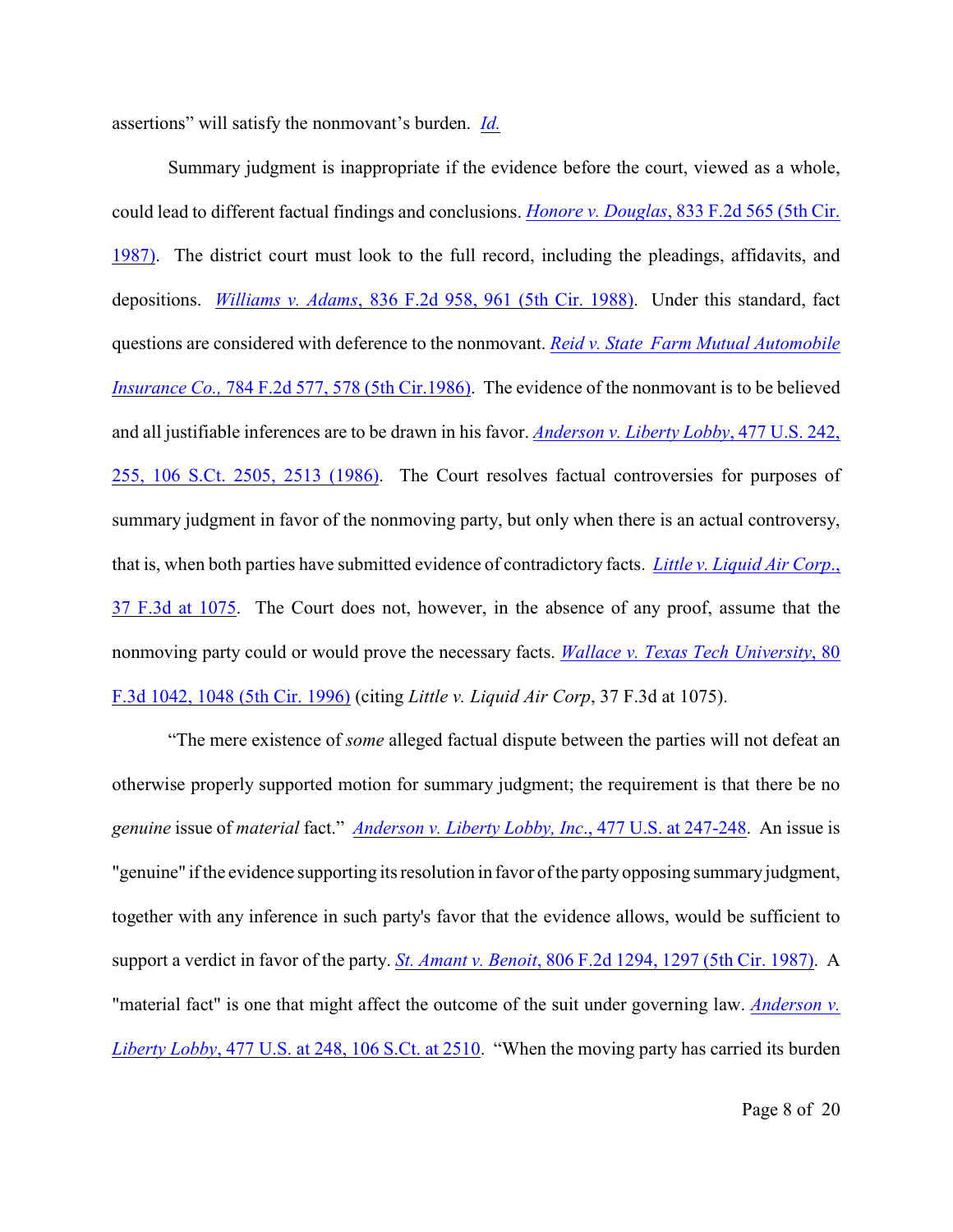under Rule 56(c), its opponent must do more than simply show that there is some metaphysical doubt as to the material facts . . . Where the record taken as a whole could not lead a rational trier of fact to find for the nonmoving party, there is no 'genuine issue for trial.'" *[Matsushita Elec. Industrial Co.](http://www.westlaw.com/find/default.wl?rs=CLWP3.0&vr=2.0&cite=475+U.S.+574) v. Zenith Radio Corp.*[, 475 U.S. 574, 586-587, 106 S.Ct. 1348 \(1986\)](http://www.westlaw.com/find/default.wl?rs=CLWP3.0&vr=2.0&cite=475+U.S.+574) (footnote omitted).

## *Discussion and Analysis*

In this case, the parties filed competing motions for summary judgment. Both motions seek summary judgment on the issue of whether the noise ordinance is unconstitutionally vague and that issue will be considered first.

#### **Vagueness**

A vagueness challenge arises under the Due Process Clause of the Fifth Amendment, made applicable to the states by the Fourteenth Amendment. *See [Holder v. Humanitarian Law Project](http://www.westlaw.com/find/default.wl?rs=CLWP3.0&vr=2.0&cite=130+S.Ct.+2705)*,

U.S.  $\ldots$ , 130 S.Ct. 2705, 2718 (2010). The void-for-vagueness doctrine is a due process principle that is primarily employed to attack criminal laws. *[Groome Resources, Ltd. v. Parish of](http://www.westlaw.com/find/default.wl?rs=CLWP3.0&vr=2.0&cite=234+F.3d+192) Jefferson*, 234 F.3d 192, 217 (5<sup>th</sup> Cir.2000). "It is a basic principle of due process that an enactment is void for vagueness if its prohibitions are not clearly defined." *[Grayned v. City of Rockford](http://www.westlaw.com/find/default.wl?rs=CLWP3.0&vr=2.0&cite=408+U.S.+104)*, 408 [U.S. 104, 108, 92 S.Ct. 2294 \(1972\)](http://www.westlaw.com/find/default.wl?rs=CLWP3.0&vr=2.0&cite=408+U.S.+104). A statute or ordinance is unconstitutionally vague when its terms are so indefinite that "men of common intelligence must necessarily guess at its meaning and differ as to its application." *Reeves v. McConn*, 631 F.2d 377, 383 (5<sup>th</sup> Cir.1980) (*citing Connally v. General Construction Co.*, 269 U.S. 385, 391, 46 S.Ct. 126, 127 (1926)). Stated differently, "[a] statute is unconstitutionally vague if it does not give 'a person of ordinary intelligence a reasonable opportunity to know what is prohibited.'" *[Groome Resources, Ltd. v. Parish of Jefferson](http://www.westlaw.com/find/default.wl?rs=CLWP3.0&vr=2.0&cite=234+F.3d+192)*, 234 F.3d 192, 217 (5<sup>th</sup> Cir.2000) (*quoting United States v. Bird*, 124 F.3d 667, 683 (5<sup>th</sup> Cir.1997)); *see also*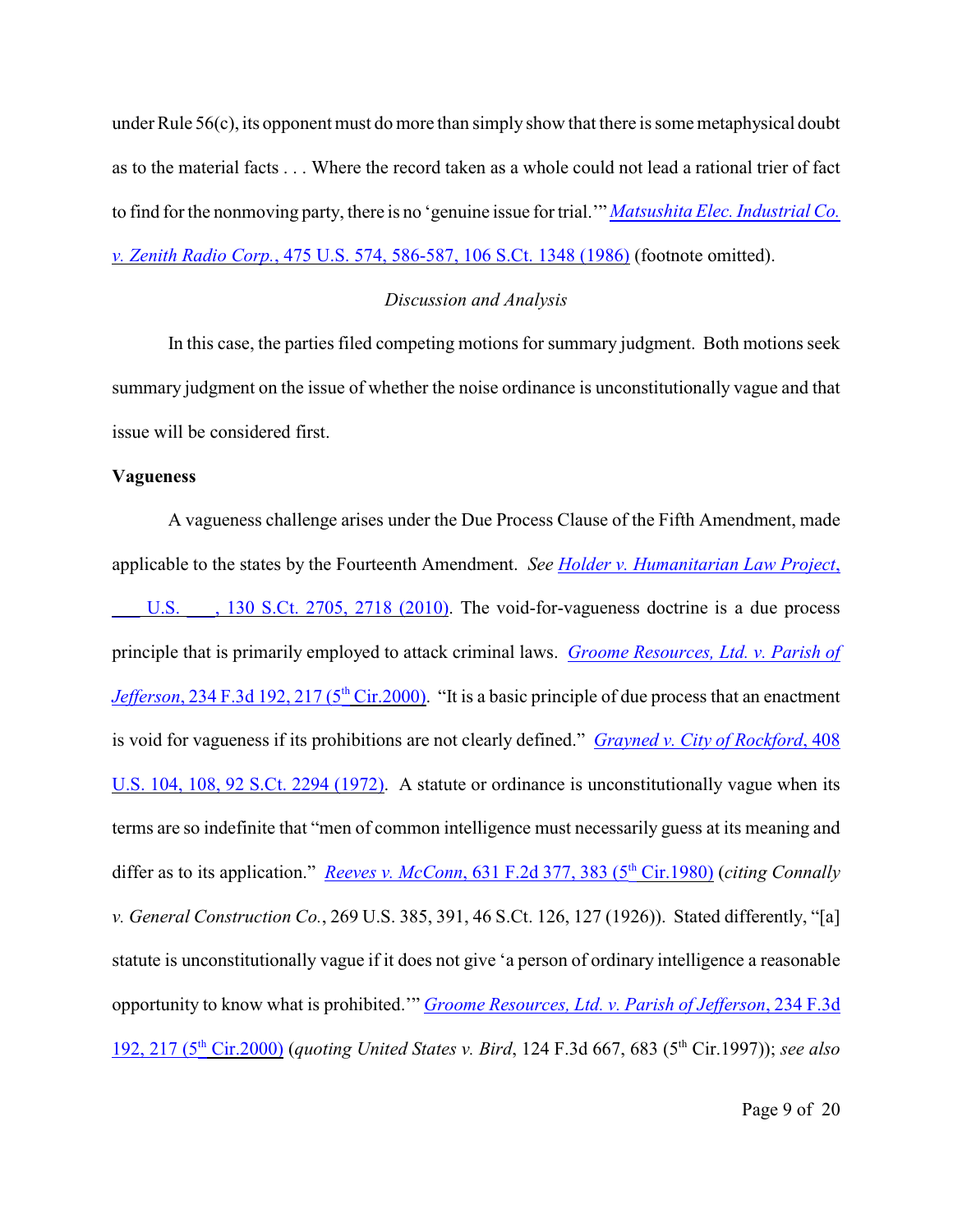*Bouie v. City of Columbia*[, 378 U.S. 347, 350, 84 S.Ct. 1697, 1701 \(1963\)](http://www.westlaw.com/find/default.wl?rs=CLWP3.0&vr=2.0&cite=378+U.S.+347). Mathematical certainty or precision is not required. See <u>Fernandes v. Limmer, 663 F.2d 619, 636 (5<sup>th</sup> Cir.1981)</u>.

Succeeding on a vagueness claim requires more than showing that an enactment requires a person to conform his conduct to an imprecise standard. Instead, a plaintiff must show a complete absence of a standard of conduct. *Coates v. City of Cincinnati*[, 402 U.S. 611, 614, 91 S.Ct. 1686,](http://www.westlaw.com/find/default.wl?rs=CLWP3.0&vr=2.0&cite=402+U.S.+611) [1688 \(1971\)](http://www.westlaw.com/find/default.wl?rs=CLWP3.0&vr=2.0&cite=402+U.S.+611). Greater scrutiny is applied and more language clarity is required when an enactment interferes with or inhibits a constitutionally protected right. *[Village of Hoffman Estates v. Flipside,](http://www.westlaw.com/find/default.wl?rs=CLWP3.0&vr=2.0&cite=455+U.S.+489) Hoffman Estates, Inc.*[, 455 U.S. 489, 499, 102 S.Ct. 1186, 1193-94 \(1982\)](http://www.westlaw.com/find/default.wl?rs=CLWP3.0&vr=2.0&cite=455+U.S.+489) (*rehearing denied*, 456 U.S. 950, 102 S.Ct. 2023); *Grayned v. City of Rockford*[, 408 U.S. at 109, 92 S.Ct. at 2298](http://www.westlaw.com/find/default.wl?rs=CLWP3.0&vr=2.0&cite=408+U.S.+109).

It is not uncommon for statutes to have some inherent vagueness because lawmakers are confined to the use of words and phrases. *See Rose v. Locke*[, 423 U.S. 48, 49-50, 96 S.Ct. 243](http://www.westlaw.com/find/default.wl?rs=CLWP3.0&vr=2.0&cite=423+U.S.+48) (1975) (*[per curiam](http://www.westlaw.com/find/default.wl?rs=CLWP3.0&vr=2.0&cite=423+U.S.+48)*). "Condemned to the use of words, we can never expect mathematical certainty from our language." *Grayned v. City of Rockford*[, 408 U.S. at 110, 92 S.Ct. at 2300](http://www.westlaw.com/find/default.wl?rs=CLWP3.0&vr=2.0&cite=408+U.S.+110). Neither perfect clarity nor precise guidance is required. *[Ward v. Rock Against Racism](http://www.westlaw.com/find/default.wl?rs=CLWP3.0&vr=2.0&cite=491+U.S.+781)*, 491 U.S. 781, 794, 109 S.Ct. [2746 \(1989\)](http://www.westlaw.com/find/default.wl?rs=CLWP3.0&vr=2.0&cite=491+U.S.+781). A law must, however, give fair warning of what conduct is prohibited such that a man of ordinary intelligence has a reasonable opportunity to act accordingly. *[Grayned v. City of](http://www.westlaw.com/find/default.wl?rs=CLWP3.0&vr=2.0&cite=408+U.S.+108) Rockford*[, 408 U.S. at 108, 92 S.Ct. at 2298-99](http://www.westlaw.com/find/default.wl?rs=CLWP3.0&vr=2.0&cite=408+U.S.+108). "What renders a statute vague . . . is not the possibility that it will sometimes be difficult to determine whether the incriminating fact it establishes has been proved; but rather the indeterminacy of precisely what that fact is." *[United](http://www.westlaw.com/find/default.wl?rs=CLWP3.0&vr=2.0&cite=553+U.S.+285) States v. Williams*[, 553 U.S. 285, 304, 128 S.Ct. 1830 \(2008\)](http://www.westlaw.com/find/default.wl?rs=CLWP3.0&vr=2.0&cite=553+U.S.+285).

Plaintiff asserts that subsection (a) of the ordinance is impermissibly vague. Plaintiff points to the words and phrases, "offensive to persons in the vicinity," "enjoyment of public or private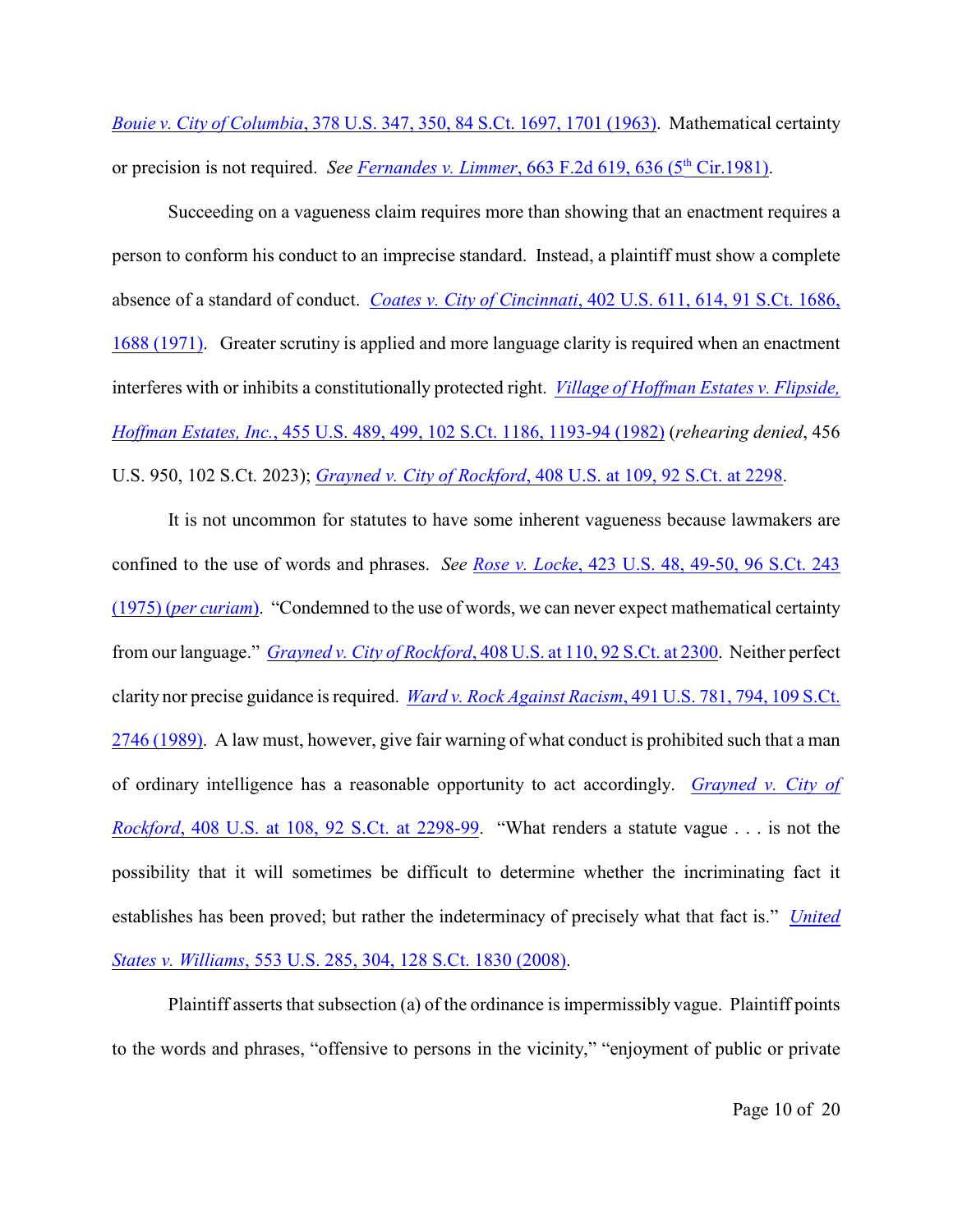property," "distress" and "discomfort" as overly vague and subjective. Plaintiff complains that these terms are indefinite and the ordinance leaves too much discretion to the police officers for it to be applied equally. Plaintiff complains, for example, that the ordinance does not define a decibel level.

Words that are not defined in an enactment should be given their ordinary meaning, such as the meaning found in a dictionary. *See, e.g., [Village of Hoffman Estates v. Flipside Hoffman Estates,](http://www.westlaw.com/find/default.wl?rs=CLWP3.0&vr=2.0&cite=455+U.S.+500) Inc.*, 455 U.S. [at 500-01](http://www.westlaw.com/find/default.wl?rs=CLWP3.0&vr=2.0&cite=455+U.S.+500). "Offensive," for example, means "giving painful or unpleasant sensations," or "causing displeasure or resentment."<sup>4</sup> "Enjoyment," is "something that gives keen satisfaction," while "distress" and "discomfort," are "a pain or suffering affecting the body, a bodily part, or the mind," or "to make uncomfortable or uneasy," respectively.<sup>5</sup>

The words used in the noise ordinance are words in common use and are words that are commonly understood. These are terms that are understandable to a reasonable person of ordinary intelligence. It is clear what the ordinance as a whole prohibits. Plaintiff has not shown a complete absence of a standard of conduct. *See [Coates v. City of Cincinnati](http://www.westlaw.com/find/default.wl?rs=CLWP3.0&vr=2.0&cite=402+U.S.+614)*, 402 U.S. at 614, 91 S.Ct. at1688. The fact that the ordinance incorporates a flexible standard and imparts discretion upon the officials implementing the ordinance does not render the ordinance unconstitutionally vague. *[Ward v. Rock](http://www.westlaw.com/find/default.wl?rs=CLWP3.0&vr=2.0&cite=491+U.S.+794) Against Racism*[, 491 U.S. at 794, 109 S.Ct. at 2755](http://www.westlaw.com/find/default.wl?rs=CLWP3.0&vr=2.0&cite=491+U.S.+794). Moreover, there is no constitutional requirement for a noise ordinance to include a decibel threshold. The Court therefore finds that the noise ordinance provides fair warning concerning what conduct is prohibited. There are no genuine issues of material fact on this issue and Defendants are entitled to judgment as a matter of law that the noise ordinance is not unconstitutionally vague.

<sup>&</sup>lt;sup>4</sup> Webster's New International Dictionary (3<sup>rd</sup> ed. 2002).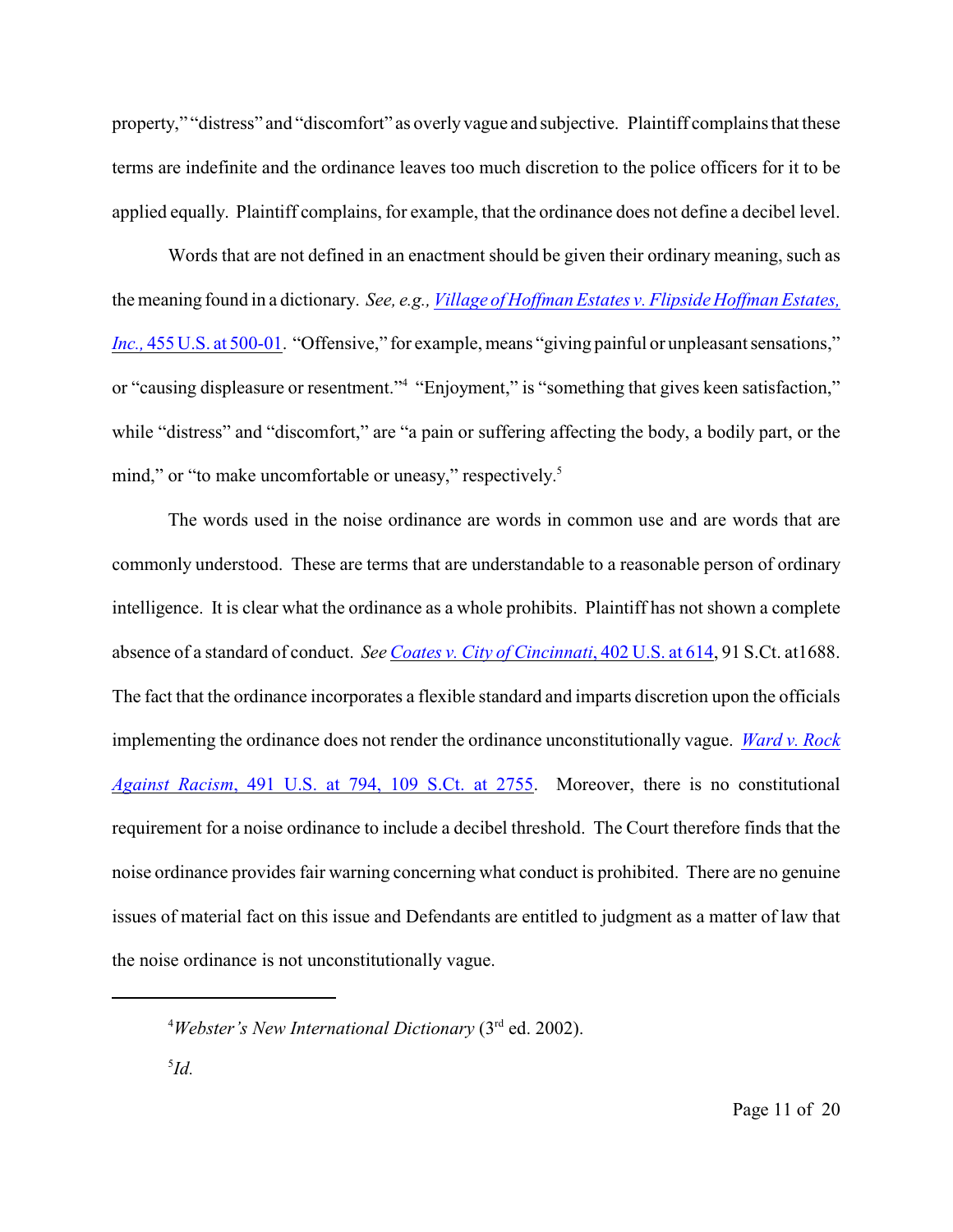#### **Substantive Due Process**

Plaintiff alleges that the noise ordinance was enacted specifically to deprive him of the operation of his business. Section 1983 states that every person who acts under color of state law to deprive another of constitutional rights shall be liable to the injured party. In other words, to seek relief pursuant to § 1983, Plaintiff must assert claims of constitutional magnitude. He must show that he has been deprived of a constitutional right. All rights guaranteed by the 14th Amendment, including substantive due process, are protected by § 1983. *[Findeisen v. N.E. Indep. Sch. Dist](http://www.westlaw.com/find/default.wl?rs=CLWP3.0&vr=2.0&cite=749+F.2d+234)*., 749 F.2d 234, 237 ( $5<sup>th</sup>$  Cir.1984).

Pursuant to the 14th Amendment of the United States Constitution, no "State shall deprive any person of life, liberty, or property, without due process of law ..." [U.S. CONST. Amend. XIV](http://www.westlaw.com/find/default.wl?rs=CLWP3.0&vr=2.0&cite=USCA+CONST+Amend.+XIV). Substantive due process protects individuals from arbitrary and unreasonable government action that deprives any person of life, liberty or property. When asserting a substantive due process violation in a § 1983 case, a plaintiff must "first identify a life, liberty, or property interest protected by the Fourteenth Amendment and then identify a state action that resulted in a deprivation of that interest." *Blackburn v. City of Marshall*, 42 F.3d 925, 935 (5<sup>th</sup> Cir.1995). Establishing a violation of substantive due process requires a showing that the government has deprived an individual of his liberty or property; stated differently, a violation occurs only when the government "works a deprivation" of a "constitutionally protected interest." *[Regents of University of Michigan v. Ewing](http://www.westlaw.com/find/default.wl?rs=CLWP3.0&vr=2.0&cite=474+U.S.+214)*, [474 U.S. 214, 223, 106 S.Ct. 507, 512 \(1985\)](http://www.westlaw.com/find/default.wl?rs=CLWP3.0&vr=2.0&cite=474+U.S.+214); *see also [Simi Inv. Co. v. Harris County, Texas](http://www.westlaw.com/find/default.wl?rs=CLWP3.0&vr=2.0&cite=236+F.3d+240)*, 236 F.3d 240, 249 (5<sup>th</sup> Cir.2000) (*citing Brennan v. Stewart*, 834 F.2d 1248, 1257 (5<sup>th</sup> Cir.1988)).

Prevailing on a substantive due process claim requires a plaintiff to first establish a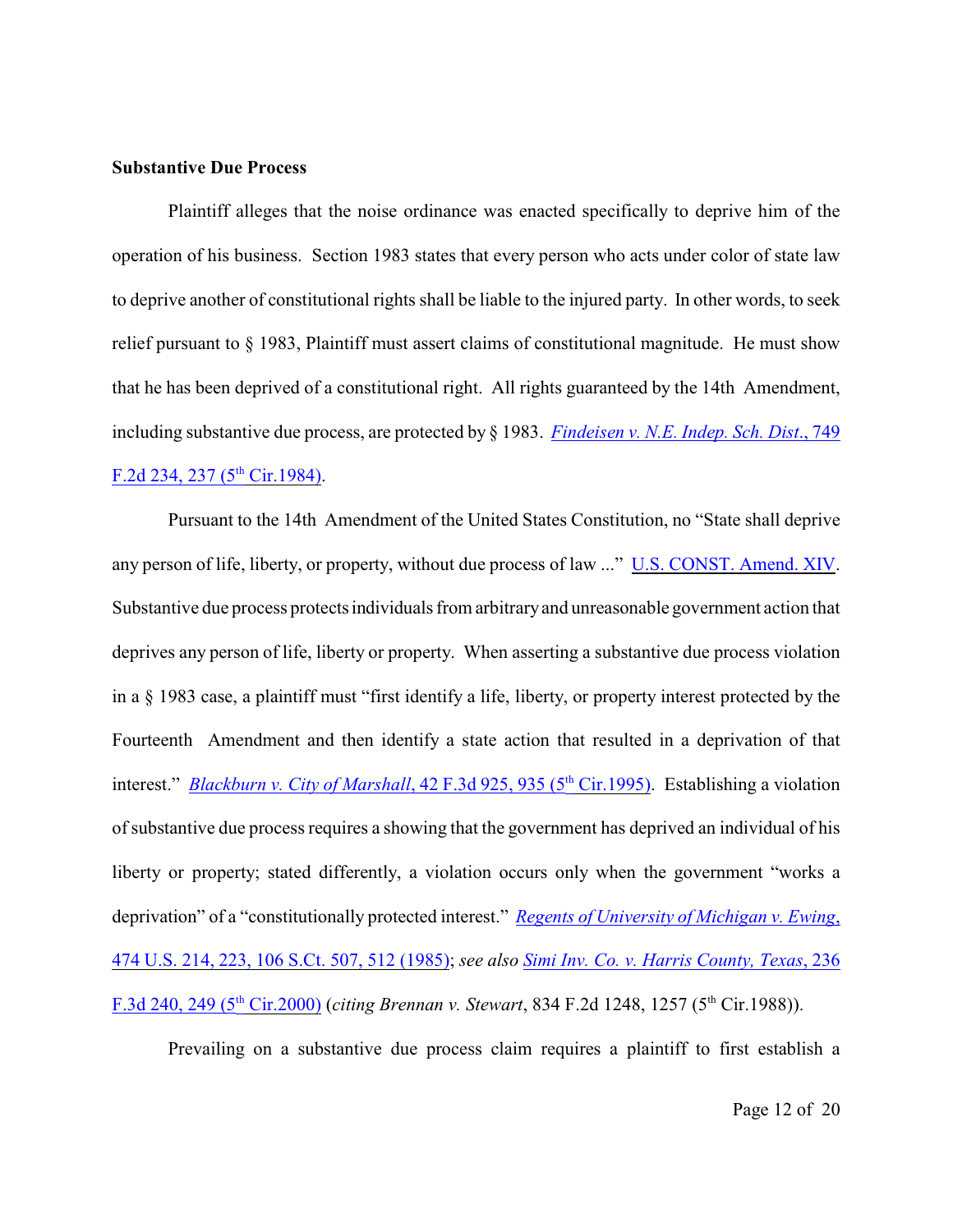constitutionally protected property right to which the 14th Amendment's due process protection applies. *[Simi Inv. Co. v. Harris County, Texas,](http://www.westlaw.com/find/default.wl?rs=CLWP3.0&vr=2.0&cite=236+F.3d+249)* 236 F.3d at 249-50. Plaintiff asserts that his business is a constitutionally protected property interest, which is not disputed.

The next issue in a substantive due process evaluation is whether a rational relationship exists between the ordinance at issue and a conceivable legitimate objective. *[Simi Inv. Co. v. Harris](http://www.westlaw.com/find/default.wl?rs=CLWP3.0&vr=2.0&cite=236+F.3d+250) County, Texas*[, 236 F.3d at 250-51](http://www.westlaw.com/find/default.wl?rs=CLWP3.0&vr=2.0&cite=236+F.3d+250). "If the question is at least debatable, there is no substantive due process violation." *[Id](http://www.westlaw.com/find/default.wl?rs=CLWP3.0&vr=2.0&cite=236+F.3d+250).* (*citing [FM Props. Operating Co. v. City of Austin](http://www.westlaw.com/find/default.wl?rs=CLWP3.0&vr=2.0&cite=93+F.3d+167)*, 93 F.3d 167, 175 (5<sup>th</sup>) [Cir.1996\)](http://www.westlaw.com/find/default.wl?rs=CLWP3.0&vr=2.0&cite=93+F.3d+167)). The Supreme Court has recognized that the government has "a substantial interest in protecting its citizens from unwelcome noise." *[Ward v. Rock Against Racism](http://www.westlaw.com/find/default.wl?rs=CLWP3.0&vr=2.0&cite=491+U.S.+781)*, 491 U.S. 781, 796, [109 S.Ct. 2746, 2756 \(1989\)](http://www.westlaw.com/find/default.wl?rs=CLWP3.0&vr=2.0&cite=491+U.S.+781) (*citing [City Council of Los Angeles v. Taxpayers for Vincent](http://www.westlaw.com/find/default.wl?rs=CLWP3.0&vr=2.0&cite=466+U.S.+789)*, 466 U.S. [789, 806, 104 S.Ct. 2118, 2129 \(1984\)](http://www.westlaw.com/find/default.wl?rs=CLWP3.0&vr=2.0&cite=466+U.S.+789); *Kovacs v. Cooper*[, 336 U.S. 77, 69 S.Ct. 448 \(1949\)](http://www.westlaw.com/find/default.wl?rs=CLWP3.0&vr=2.0&cite=336+U.S.+77); *Grayned v. City of Rockford*[, 408 U.S. at 116, 92 S.Ct. at 2303](http://www.westlaw.com/find/default.wl?rs=CLWP3.0&vr=2.0&cite=408+U.S.+116))). Moreover, "[t]his interest is perhaps at its greatest when the government seeks to protect " 'the well-being, tranquility, and privacy of the home.' " *[Id.](http://www.westlaw.com/find/default.wl?rs=CLWP3.0&vr=2.0&cite=408+U.S.+116)* (*citing Frisby v. Schultz*[, 487 U.S. 474, 484, 108 S.Ct. 2495, 2502](http://www.westlaw.com/find/default.wl?rs=CLWP3.0&vr=2.0&cite=487+U.S.+474) [\(1988\)](http://www.westlaw.com/find/default.wl?rs=CLWP3.0&vr=2.0&cite=487+U.S.+474), *quoting Carey v. Brown*[, 447 U.S. 455, 471, 100 S.Ct. 2286, 2295 \(1980\)](http://www.westlaw.com/find/default.wl?rs=CLWP3.0&vr=2.0&cite=447+U.S.+455)).

A deferential "rational basis" test governs the substantive due process analysis. *[Energy](http://www.westlaw.com/find/default.wl?rs=CLWP3.0&vr=2.0&cite=467+F.3d+471) [Management Corp. v. City of Shreveport](http://www.westlaw.com/find/default.wl?rs=CLWP3.0&vr=2.0&cite=467+F.3d+471)*, 467 F.3d 471, 481 (5<sup>th</sup> Cir.2006). Given the low threshold requirement that a policy, or in this case an ordinance, only has to have a conceivable legitimate objective, and the recognized interest in protecting citizens from unwelcome noise, the Court finds that it is "at least debatable" that a rational basis exists to justify the alleged interference with Plaintiff's property rights. *See [Simi Investment Company, Inc. v. Harris County, Texas](http://www.westlaw.com/find/default.wl?rs=CLWP3.0&vr=2.0&cite=236+F.3d+250)*, 236 F.3d [at 250-51](http://www.westlaw.com/find/default.wl?rs=CLWP3.0&vr=2.0&cite=236+F.3d+250).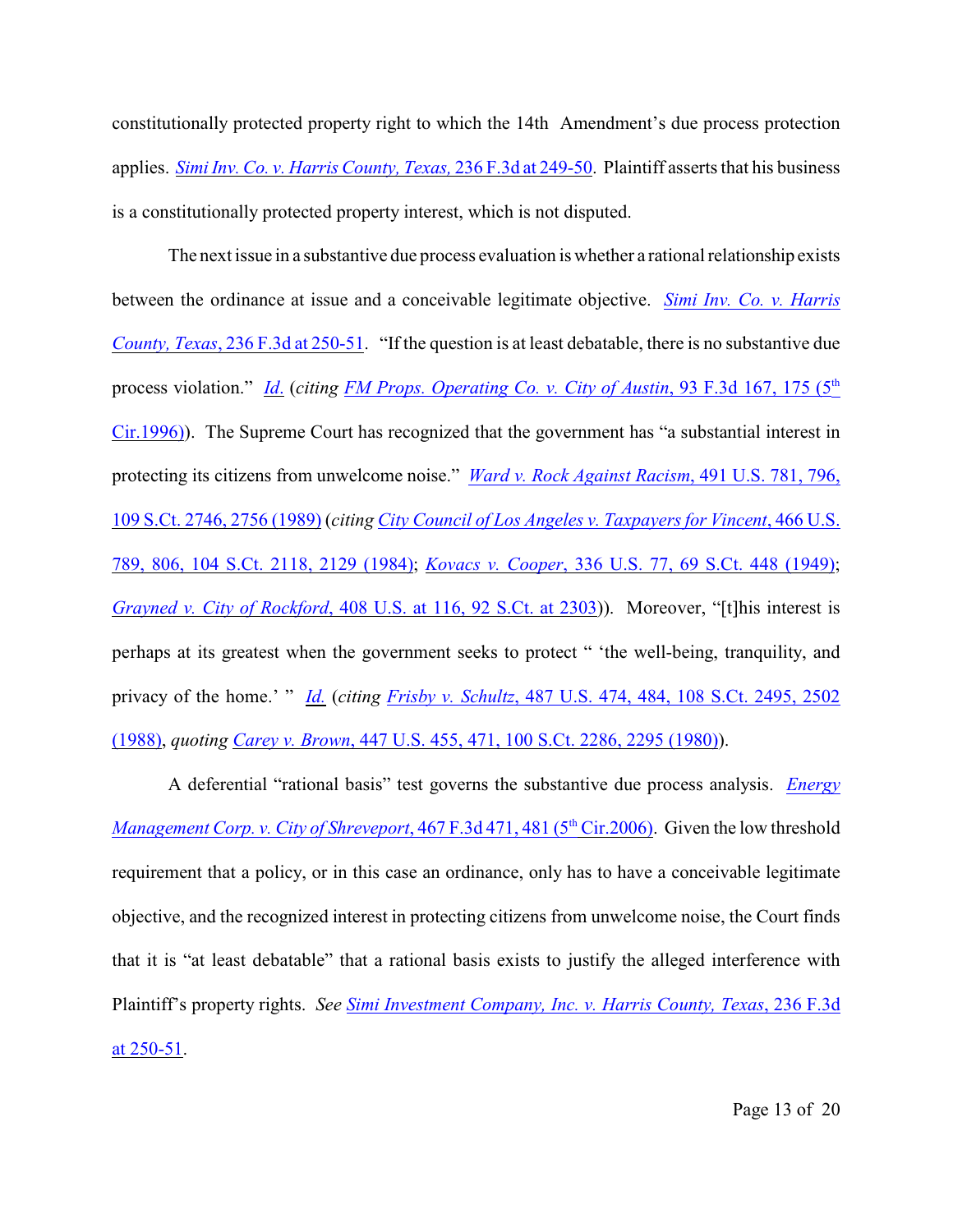Plaintiff additionally alleges that the noise ordinance infringes upon his First Amendment rights. Music is a form of expression and communication that is protected by the First Amendment. *Ward v. Rock Against Racism*[, 491 U.S. at 790, 109 S.Ct. at 2753](http://www.westlaw.com/find/default.wl?rs=CLWP3.0&vr=2.0&cite=491+U.S.+790). Where an ordinance touches on expression or speech, the government may impose reasonable restrictions on the time, place or manner of protected speech so long as the restrictions are content neutral and narrowly tailored to serve a significant governmental interest. *[Id](http://www.westlaw.com/find/default.wl?rs=CLWP3.0&vr=2.0&cite=491+U.S.+790)*. "A regulation that serves purposes unrelated to the content of expression is deemed neutral, even if it has an incidental effect on some speakers or messages but not others." *Id.* [at 791](http://www.westlaw.com/find/default.wl?rs=CLWP3.0&vr=2.0&cite=491+U.S.+791), [109 S.Ct. at 2754](http://www.westlaw.com/find/default.wl?rs=CLWP3.0&vr=2.0&cite=109+S.Ct.+2754) (*citing Renton v. Playtime Theatres, Inc*., 475 U.S. 41, 47-48, 106 S.Ct. 925, 929-930 (1986)). Plaintiff does not present evidence showing that the ordinance targets the content of the music.

In addition to being content neutral, the regulation of the time, place or manner of speech must be narrowly tailored to serve the government's legitimate objective. The Supreme Court has held that "narrowly tailored" does not mean that the regulation must be the "least restrictive or least intrusive means of doing so." *Id*. at 798, [109 S.Ct. at 2757-2758](http://www.westlaw.com/find/default.wl?rs=CLWP3.0&vr=2.0&cite=109+S.Ct.+2757). Plaintiff does not address this issue in his response to the motion for summary judgment. There has been no showing that the regulation is substantially broader than necessary to meet the legitimate objective of protecting citizens from unwelcome noise. As a result, Defendants are entitled to judgment as a matter of law on Plaintiff's substantive due process claim.

## **Equal Protection**

Plaintiff asserts that the noise ordinance violates the Equal Protection Clause of the 14<sup>th</sup> Amendment because it was enacted solely to target his business and has been selectively enforced. The 14<sup>th</sup> Amendment provides that States may not "deny to any person within its jurisdiction the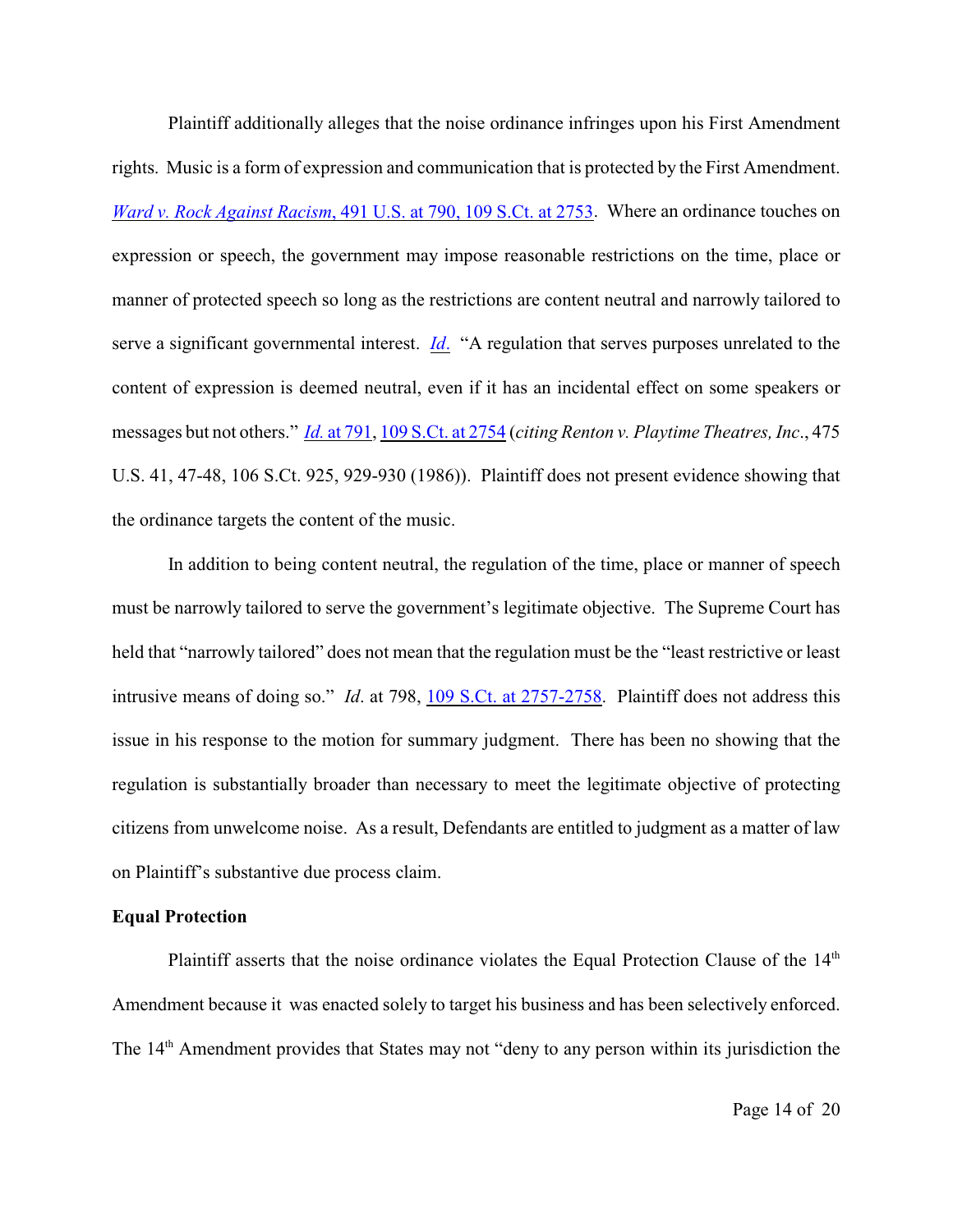equal protection of the laws." In other words, all persons similarly situated should be treated alike. *City of Cleburne v. Cleburne Living Ctr., Inc.*[, 473 U.S. 432, 439, 105 S.Ct. 3249, 3254 \(1985\).](http://www.westlaw.com/find/default.wl?rs=CLWP3.0&vr=2.0&cite=473+U.S.+432) In general, legislation is presumed to be valid and will be upheld if the challenged classification drawn by the statute is "rationally related to a legitimate state interest." *Id*[. at 440](http://www.westlaw.com/find/default.wl?rs=CLWP3.0&vr=2.0&cite=473+U.S.+440). "[E]qual protection is not a license for courts to judge the wisdom, fairness, or logic of legislative choices." *[F.C.C. v.](http://www.westlaw.com/find/default.wl?rs=CLWP3.0&vr=2.0&cite=508+U.S.+307) Beach Communications Inc*[., 508 U.S. 307, 313, 113 S.Ct. 2096 \(1993\)](http://www.westlaw.com/find/default.wl?rs=CLWP3.0&vr=2.0&cite=508+U.S.+307). Typically, an equal protection inquiry is only necessary when the challenged government action classifies or distinguishes between two or more relevant groups. *See Qutb v. Strauss*[, 11 F.3d 488, 492 \(5](http://www.westlaw.com/find/default.wl?rs=CLWP3.0&vr=2.0&cite=11+F.3d+488)<sup>th</sup>) [Cir.1993\)](http://www.westlaw.com/find/default.wl?rs=CLWP3.0&vr=2.0&cite=11+F.3d+488). An equal protection claim may succeed, however, even where one person, as opposed to a group, is treated differently from others similarly situated when there is no rational basis for the difference in treatment. *See Village of Willowbrook v. Olech*[, 528 U.S. 562, 565, 120 S.Ct. 1073,](http://www.westlaw.com/find/default.wl?rs=CLWP3.0&vr=2.0&cite=528+U.S.+562) [1075](http://www.westlaw.com/find/default.wl?rs=CLWP3.0&vr=2.0&cite=528+U.S.+562).

In this case, Plaintiff has not produced evidence showing that similarly situated persons were treated differently by Defendants, which is a prerequisite to maintaining an equal protection claim. *Wheeler v. Miller*,  $168 F.3d 241, 252 (5<sup>th</sup> Cir.1999)$ . Although Plaintiff contends that he was targeted in the enactment and enforcement of the noise ordinance, he does not point to a single similarly situated individual that was treated differently. There is no showing, for example, that the noise ordinance was applied differently to others in the City of East Mountain. In fact, Plaintiff offers contradictory conclusory statements in his response to the motion for summary judgment, stating first that he has been intentionally treated differently from others similarly situated and then stating that there are no others similarly situated because there are no other bars in town. Plaintiff's standard equal protection claim fails as a matter of law. *Bryan v. City of Madison*[, 213 F.3d 267, 276-277 \(5](http://www.westlaw.com/find/default.wl?rs=CLWP3.0&vr=2.0&cite=213+F.3d+267)<sup>th</sup>)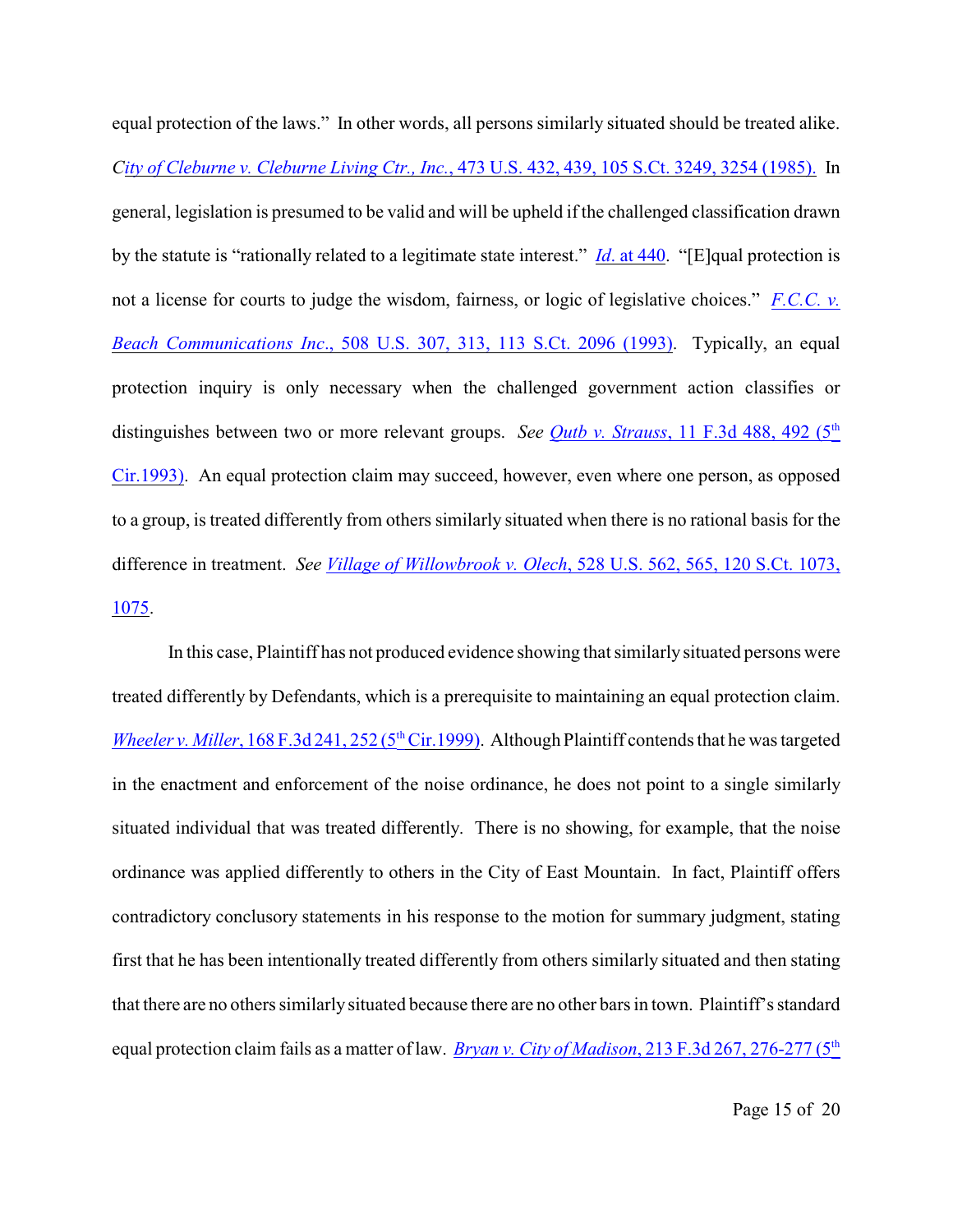Cir.2000).

The Fifth Circuit has also recognized a cause of action for selection prosecution as a type of equal protection claim. *[Id](http://www.westlaw.com/find/default.wl?rs=CLWP3.0&vr=2.0&cite=213+F.3d+267)*. (*citing [Allred's Produce v. United States Department of Agriculture](http://www.westlaw.com/find/default.wl?rs=CLWP3.0&vr=2.0&cite=178+F.3d+743)*, 178 F.3d 743, 748 ( $5<sup>th</sup>$  Cir.1999). To succeed on such a claim, a plaintiff must show that the complained of acts were motivated by improper considerations, such as race, religion, or the desire to prevent the exercise of a constitutional right. *[Id](http://www.westlaw.com/find/default.wl?rs=CLWP3.0&vr=2.0&cite=178+F.3d+743)*. "The conscious exercise of some selectivity in enforcement is not in itself a federal constitutional violation." *[Allred's Produce v. U.S. Dep't of](http://www.westlaw.com/find/default.wl?rs=CLWP3.0&vr=2.0&cite=178+F.3d+748) Agric.*[, 178 F.3d at 748](http://www.westlaw.com/find/default.wl?rs=CLWP3.0&vr=2.0&cite=178+F.3d+748).

In this case, Plaintiff does not allege selective enforcement based upon suspect considerations such as his race or religion. Instead, he alleges that the mayor wanted to run him out of business. In his First Amended Complaint, Plaintiff alleges that "Defendants are liable pursuant to [42 U.S.C.](http://www.westlaw.com/find/default.wl?rs=CLWP3.0&vr=2.0&cite=42+USCA+s+1983) [§ 1983](http://www.westlaw.com/find/default.wl?rs=CLWP3.0&vr=2.0&cite=42+USCA+s+1983) for their vindictive actions in violation of plaintiff's right to equal protection."<sup>6</sup> Fifth Circuit case law does not squarely address whether personal vindictiveness is an improper motive that can support a claim for selective enforcement in the absence of some other class-based discrimination. *Beeler v. Rounsavall*, 328 F.3d 813, 817-818 (5<sup>th</sup> Cir.2003). The issue was not reached in *Beeler* because there was no evidence presented in that case showing personal vindictiveness. The court observed, however, that the "text of the Equal Protection Clause, the history leading to its adoption, [and] a century of jurisprudence that has in the main interpreted the clause to prohibit only disparate treatment based upon group or class factors suggests that personal vindictiveness by itself is insufficient as an improper motive in the absence of some other class–or group–based

 ${}^{6}$ See Plaintiff's First Amended Complaint, filed on September 28, 2010, p. 8.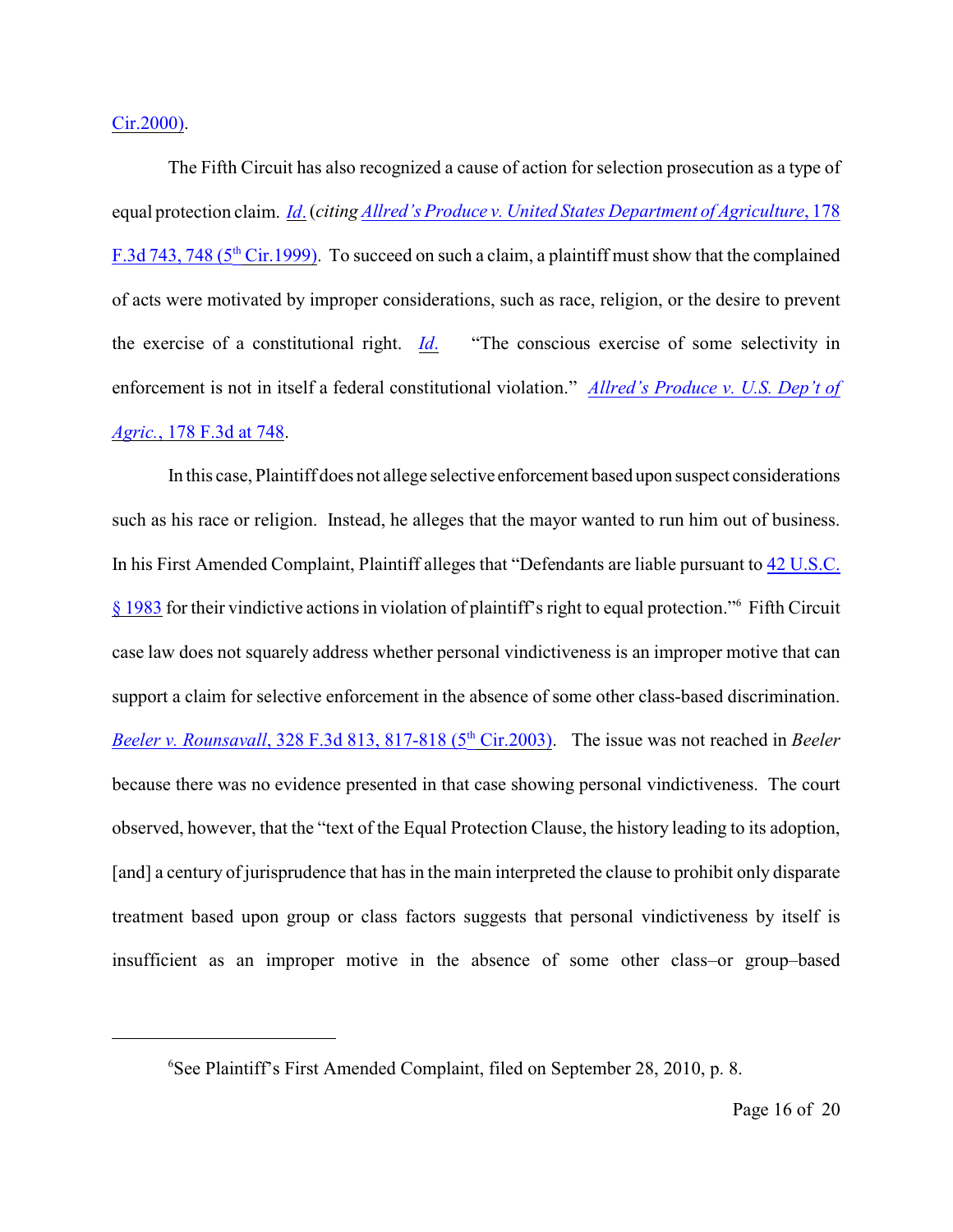discrimination." *Id.* at  $818$ .<sup>7</sup> In the absence of case law clearly supporting a selective enforcement claim based solely on personal vindictiveness, the Court is not inclined to stretch the existing case law to fit the circumstances presented in this case.

# **Qualified Immunity**

Hill and Pearson assert that they are entitled to qualified immunity. Qualified immunity is "an *immunity from suit* rather than a mere defense to liability; and like an absolute immunity, it is effectively lost if a case is erroneously permitted to go to trial." *[Mitchell v. Forsyth](http://www.westlaw.com/find/default.wl?rs=CLWP3.0&vr=2.0&cite=472+U.S.+511)*, 472 U.S. 511, [526, 105 S.Ct. 2806 \(1985\)](http://www.westlaw.com/find/default.wl?rs=CLWP3.0&vr=2.0&cite=472+U.S.+511). Qualified immunity is intended to shield government officials from liability for monetary damages for acts in the performance of discretionary functions that were objectively reasonable in light of clearly established law. *[Harlow v. Fitzgerald](http://www.westlaw.com/find/default.wl?rs=CLWP3.0&vr=2.0&cite=457+U.S.+800)*, 457 U.S. 800, 102 [S.Ct. 2727, 2738 \(1982\)](http://www.westlaw.com/find/default.wl?rs=CLWP3.0&vr=2.0&cite=457+U.S.+800); *Thompson v. Upshur County,* 245 F.3d 447, 456 (5<sup>th</sup> Cir.2001). Qualified immunity is only available to an official acting within the scope of his discretionary authority. [Atteberry v. Nocona General Hosp.](http://www.westlaw.com/find/default.wl?rs=CLWP3.0&vr=2.0&cite=430+F.3d+245), 430 F.3d 245, 257 (5<sup>th</sup> Cir.2005).

Traditionally, the qualified immunity analysis has required a two-tier determination as to whether the plaintiff sufficiently alleged a violation of a clearly established constitutional right and, if so, whether the defendant's conduct was objectively reasonable in light of law clearly established at the time of the events giving rise to the suit. *Morin v. Caire*, 77 F.3d 116, 120 (5<sup>th</sup> Cir.1996). The first step was to determine whether the plaintiff's constitutional rights were violated. *[Estep v. Dallas](http://www.westlaw.com/find/default.wl?rs=CLWP3.0&vr=2.0&cite=310+F.3d+353) County, Texas,* 310 F.3d 353, 363 (5<sup>th</sup> Cir.2002) (citing *Saucier v. Katz*, 533 U.S. 194, 201, 121 S.Ct. 2151 (2001)). "If the facts viewed in the light most favorable to the plaintiff do not show a

<sup>&</sup>lt;sup>7</sup>Quoting Timothy Zick, Angry White Males: The Equal Protection Clause and "Classes" of [One," 89 Ky. L.J. 69, 75 \(2000/2001\)](http://www.westlaw.com/find/default.wl?rs=CLWP3.0&vr=2.0&cite=89+Ky.+L.J.+69).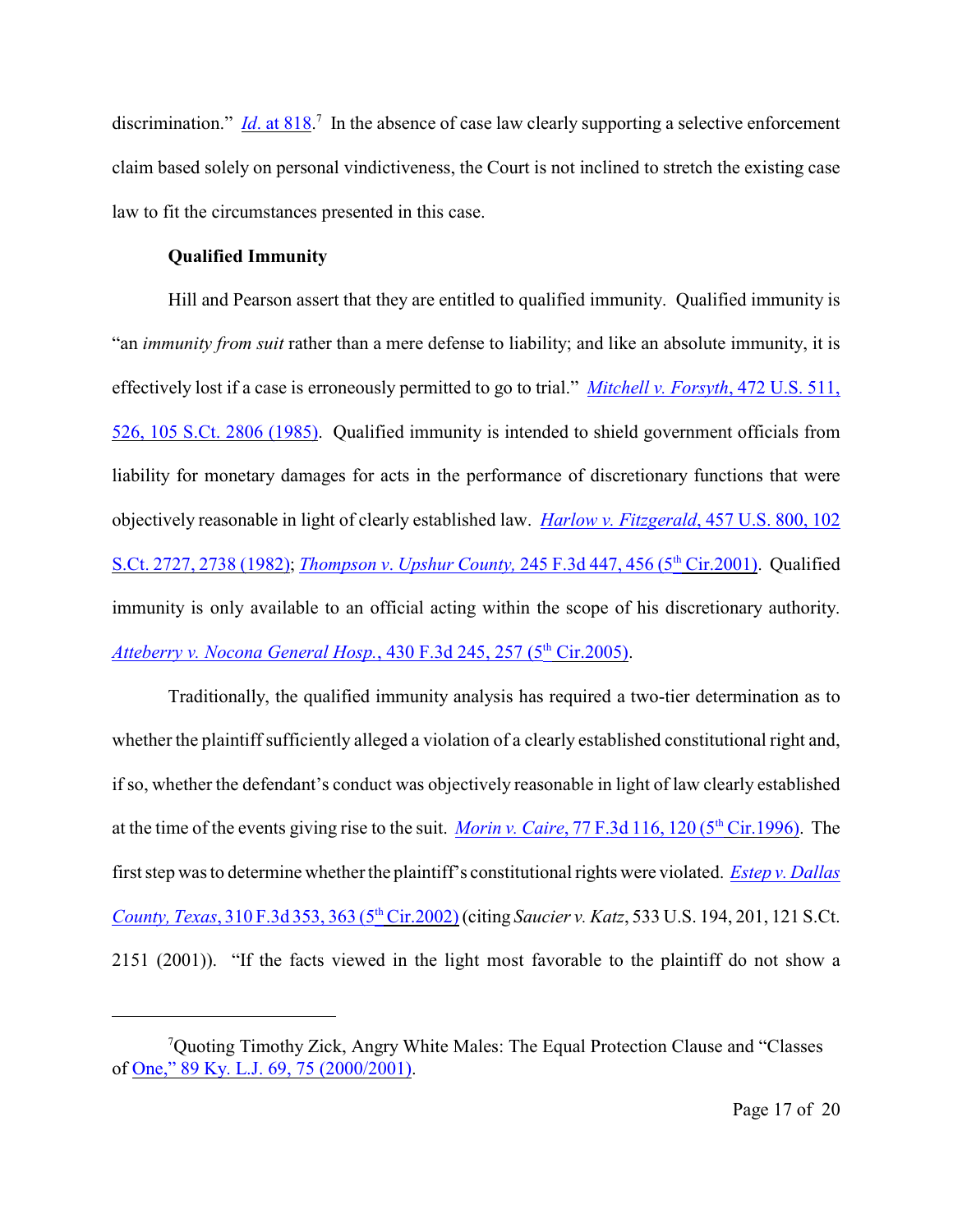constitutional violation, the officer is entitled to qualified immunity." *[Id.](http://www.westlaw.com/find/default.wl?rs=CLWP3.0&vr=2.0&cite=310+F.3d+353)* Next, the court was required to consider whether the right was clearly established at the time of the alleged violation. *Wilson v. Layne*[, 526 U.S. 603, 609, 119 S.Ct. 1692 \(1999\)](http://www.westlaw.com/find/default.wl?rs=CLWP3.0&vr=2.0&cite=526+U.S.+603). If it was determined that there was a violation of a clearly established constitutional right, the final inquiry was whether the official's conduct was objectively reasonable. *Kipps v. Caillier*, 197 F.3d 765, 768 (5<sup>th</sup> Cir.1999), *cert. denied*, [531 U.S. 816, 121 S.Ct. 52 \(2000\)](http://www.westlaw.com/find/default.wl?rs=CLWP3.0&vr=2.0&cite=531+U.S.+816). Qualified immunity is defeated if an official, "knew or reasonably should have known that the action he took within his sphere of official responsibility would violate the constitutional rights of the [plaintiff], or if he took the action with the malicious intention to cause a deprivation of constitution rights or other injury . . ." *[Harlow v. Fitzgerald](http://www.westlaw.com/find/default.wl?rs=CLWP3.0&vr=2.0&cite=457+U.S.+815)*, 457 [U.S. at 815](http://www.westlaw.com/find/default.wl?rs=CLWP3.0&vr=2.0&cite=457+U.S.+815) (quoting *Wood v. Strickland*[, 420 U.S. 308, 322, 95 S.Ct. 992 \(1975\)](http://www.westlaw.com/find/default.wl?rs=CLWP3.0&vr=2.0&cite=420+U.S.+308).

Most recently, the Supreme Court reconsidered its decision in *Saucier v. Katz* and held that this sequential two-step analysis is no longer mandatory. *[Pearson v. Callahan](http://www.westlaw.com/find/default.wl?rs=CLWP3.0&vr=2.0&cite=555+U.S.+223)*, 555 U.S. 223, 129 [S.Ct. 808, 821 \(2009\)](http://www.westlaw.com/find/default.wl?rs=CLWP3.0&vr=2.0&cite=555+U.S.+223). Courts are "permitted to exercise their sound discretion in deciding which of the two prongs of the qualified immunity analysis should be addressed first in light of the circumstances of the particular case at hand." *Id*[. at 818](http://www.westlaw.com/find/default.wl?rs=CLWP3.0&vr=2.0&cite=457+U.S.+818). Even so, the Court recognized that the *Saucier* protocol is "often beneficial." *[Id](http://www.westlaw.com/find/default.wl?rs=CLWP3.0&vr=2.0&cite=555+U.S.+223).* Allowing courts flexibility in the analysis is intended to avoid the unnecessary litigation of constitutional issues that do not effect the outcome of the case and drain the resources of the judiciary and the parties. *[Id](http://www.westlaw.com/find/default.wl?rs=CLWP3.0&vr=2.0&cite=555+U.S.+223)*.

In this case, the Court finds that it is beneficial to first consider whether Plaintiff has alleged facts showing the violation of a clearly established constitutional right by Hill or Pearson, as required by the first step of the *Saucier* two-step analysis. *[Estep v. Dallas County, Texas](http://www.westlaw.com/find/default.wl?rs=CLWP3.0&vr=2.0&cite=310+F.3d+363)*, 310 F.3d at 363 (citing *Saucier v. Katz*, 533 U.S. at 201). Plaintiff does not clearly define the specific constitutional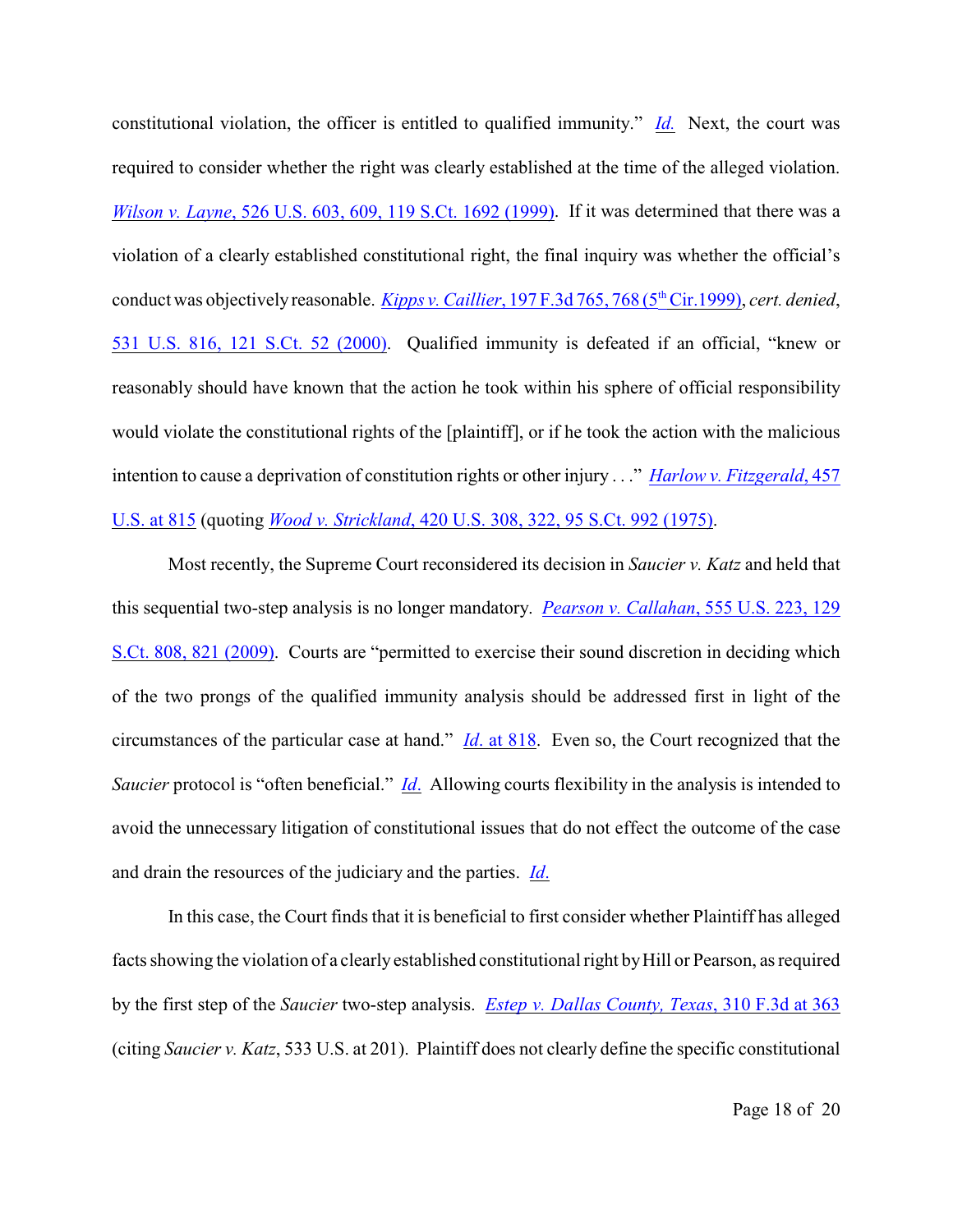rights allegedly violated by Hill or Pearson, as opposed to his claims against the City. Presumably, Plaintiff's claim against them is his equal protection claim of selective enforcement.<sup>8</sup> As set forth above, Fifth Circuit case law does not squarely address whether personal vindictiveness is an improper motive that can support a claim for selective enforcement in the absence of some other class-based discrimination. *Beeler v. Rounsavall*[, 328 F.3d at 817-818](http://www.westlaw.com/find/default.wl?rs=CLWP3.0&vr=2.0&cite=328+F.3d+817). Plaintiff has not established the violation of a constitutional right by Hill or Pearson, much less the violation of a *clearly established* constitutional right. Hill and Pearson are, therefore, entitled to qualified immunity.

## *Conclusion*

Based upon the foregoing discussion and analysis, the Court finds that there are no genuine issues of material fact and Defendants are entitled to judgment as a matter of law. The noise ordinance is not unconstitutionally vague. Further, the ordinance is content neutral and narrowly tailored to serve a legitimate government objective. Plaintiff has not established a standard equal protection claim. The disputed facts in this case asserted by Plaintiff concern whether Mayor Hill and Police Chief Pearson acted with the desire to shut down Plaintiff's business. Plaintiff has not shown, however, that such alleged personal vindictiveness is sufficient to establish a selective prosecution or enforcement claim. Accordingly, those disputed facts are not genuine issues of material fact. While Plaintiff may believe he has been treated unfairly, he has not shown that the

<sup>&</sup>lt;sup>8</sup>In response to the Defendants' motion for summary judgment, Plaintiff states that he is seeking relief pursuant to [42 U.S.C. § 1983](http://www.westlaw.com/find/default.wl?rs=CLWP3.0&vr=2.0&cite=42+USCA+s+1983) and "contends that Defendants violated his rights guaranteed him by the First, Fourth and Fifth Amendments to the United States Constitution made applicable to these Defendants by the Fourteenth Amendment to the United States Constitution, by selectively enforcing and enacting an ordinance directed to deprive Plaintiff of the operation of his business enterprises thereby depriving him of his property rights without due process of law, and singling out his business for criminal prosecution based upon an unconstitutionally vague ordinance." Plaintiff's Response to Defendant's Motion for Summary Judgment and Brief in Support, filed July 8, 2011, p.2.